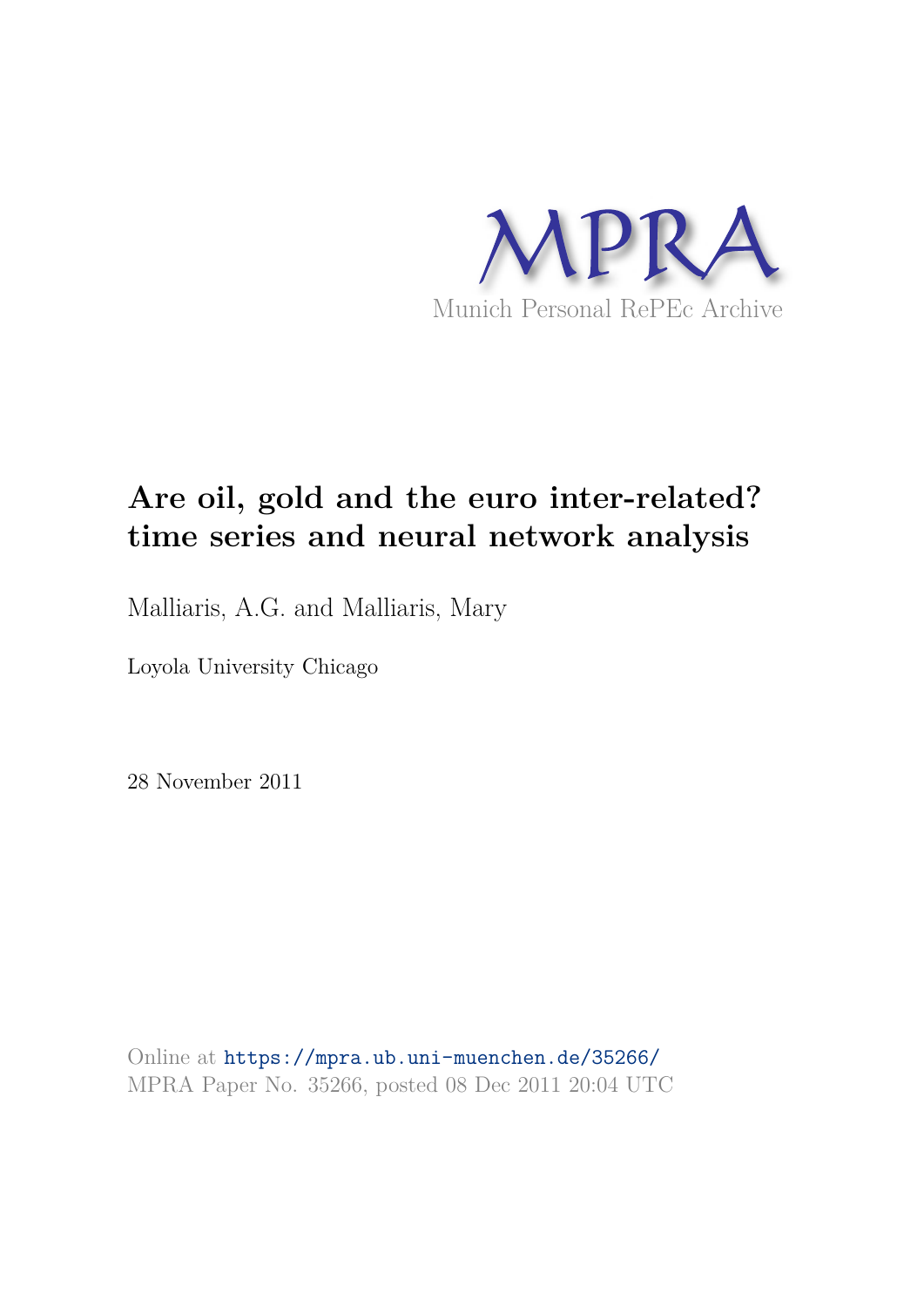# **ARE OIL, GOLD AND THE EURO INTER-RELATED? TIME SERIES AND NEURAL NETWORK ANALYSIS**

A.G. Malliaris Mary Malliaris Loyola University Chicago School of Business Administration 1 East Pearson Street Chicago, Illinois 60611 [TMALLIA@LUC.EDU](mailto:TMALLIA@LUC.EDU) [MMALLIA@LUC.EDU](mailto:MMALLIA@LUC.EDU)

#### Abstract

This paper investigates inter-relationships among the price behavior of oil, gold and the euro using time series and neural network methodologies. Traditionally gold is a leading indicator of future inflation. Both the demand and supply of oil as a key global commodity are impacted by inflationary expectations and such expectations determine current spot prices. Inflation influences both short and long-term interest rates that in turn influence the value of the dollar measured in terms of the euro. Certain hypotheses are formulated in this paper and time series and neural network methodologies are employed to test these hypotheses. We find that the markets for oil, gold and the euro are efficient but have limited inter-relationships among themselves.

**Key Words**: Oil, Gold, the Euro, Relationships, Time-series Analysis, Neural Network Methodology

## **JEL Classification: G14, G15, Q41**

**Current Revised Version**: November 28, 2011. An earlier version was presented at the Joint Athenian Policy Forum and the Indian Institute of Management Kozhikode Conference, Calicut, India, December 18-20, 2008. We are thankful to Joko Mulyadi for data collection, bibliographical search and computational assistance. Valuable comments were given by Bala Batavia, Marc Hayford and several conference participants. We are also grateful to anonymous referees of **the Review of Quantitative Finance and Accounting** for valuable comments during two substantial revisions that helped us improve considerably this version and to Professor C. F. Lee, Editor-In-Chief for great encouragement and support.

This paper has been accepted for publication in the **Review of Quantitative Finance and Accounting**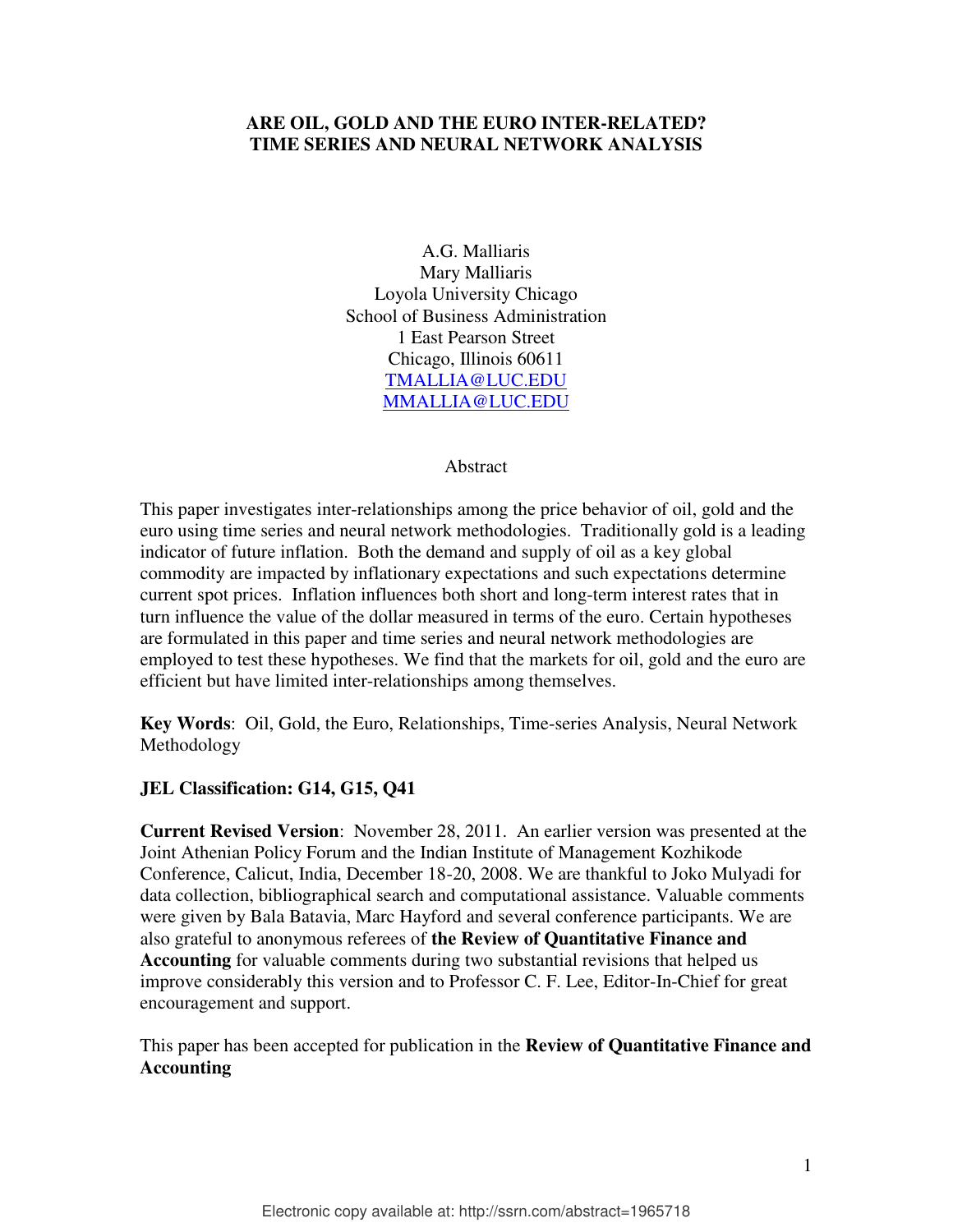## **ARE OIL, GOLD AND THE EURO INTER-RELATED? TIME SERIES AND NEURAL NETWORK ANALYSIS**

## Abstract

This paper investigates inter-relationships among the price behavior of oil, gold and the euro using time series and neural network methodologies. Traditionally gold is a leading indicator of future inflation. Both the demand and supply of oil as a key global commodity are impacted by inflationary expectations and such expectations determine current spot prices. Inflation influences both short and long-term interest rates that in turn influence the value of the dollar measured in terms of the euro. Certain hypotheses are formulated in this paper and time series and neural network methodologies are employed to test these hypotheses. We find that the markets for oil, gold and the euro are efficient but have limited inter-relationships among themselves.

#### **1. Introduction**

This paper studies the inter-relationships between three important markets: oil, gold and the euro during 2000-2007. There are two approaches to such a study. First, one can use a microeconomic methodology to determine the price formation in these three markets and investigate factors affecting the demand, supply and market structure. Second, one can follow a macroeconomic methodology by investigating statistical inter-relationships among these three markets. This second approach is the one we have chosen because we are investigating financial interrelationships in the global markets for oil, gold and the euro.

The reason for selecting this approach is our interest in searching for statistical and financial linkages between these three markets. Such linkages may lead to arbitrage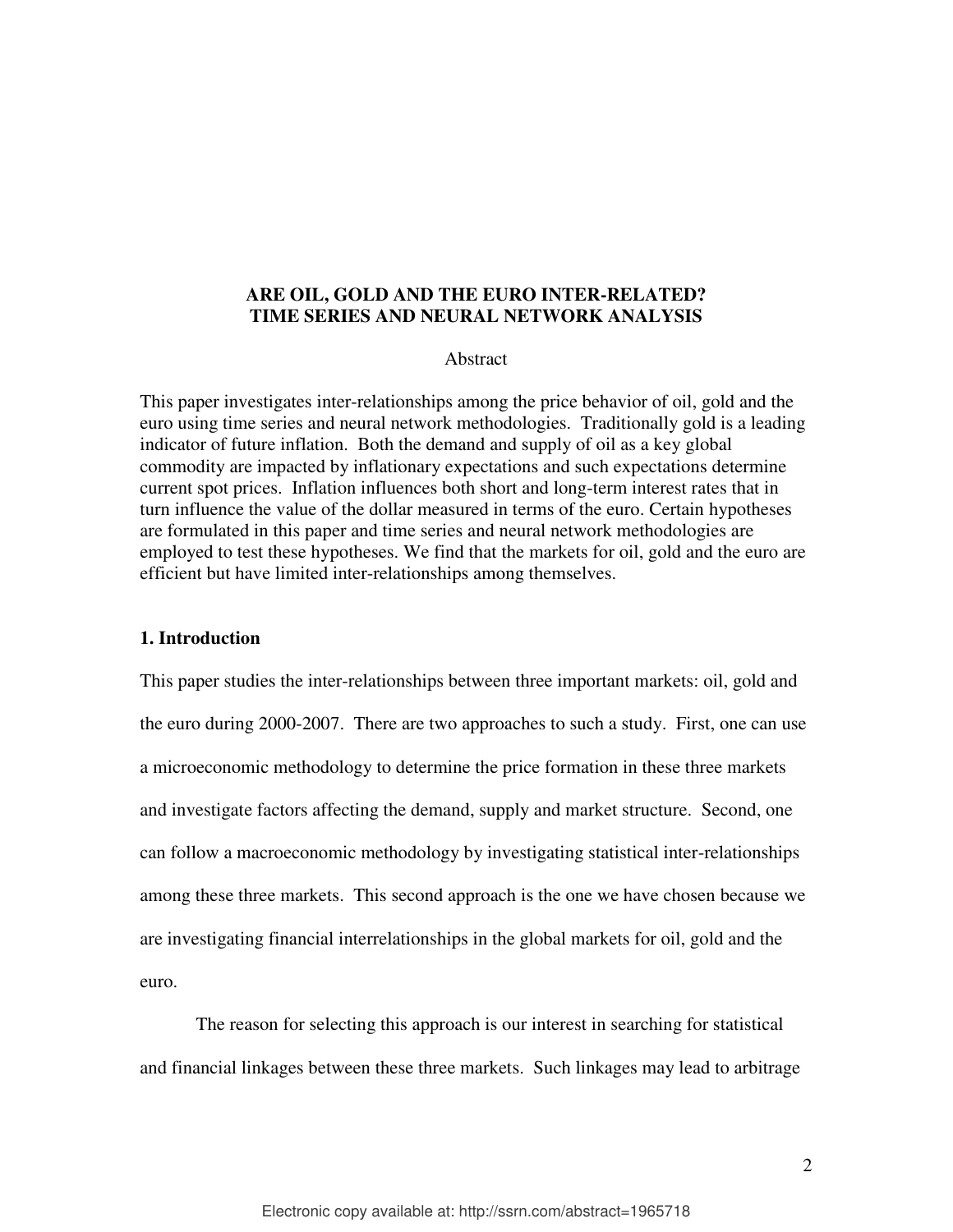opportunities and appropriate trading strategies. For example, it is reasonable to argue that increases in the price of oil (due to say, increased demand from a rapidly growing country such as India or China) contribute to inflationary concerns that may cause the price of gold to also increase. Gold prices often anticipate future inflation as well as supply and demand fundamentals for this precious metal. If oil prices increase and gold prices also increase, economic analysis suggests that interest rates will also increase. If the U.S. Federal Reserve follows an easy monetary policy in order to sustain economic growth relative to the European Central Bank, it is reasonable to argue that the U.S. dollar will depreciate in comparison to the euro.

In section 2, we introduce some hypotheses about the relationship between oil, gold, and the euro. In particular we observe that a depreciation of the U.S. dollar against the euro may generate fears of global inflation for countries that peg their currency to the dollar and induce oil producing countries to demand compensation for their oil. In turn, such appreciation in the price of oil may fuel increases in the price of gold. These ideas are formulated in detail in section 2.

In section 3, we provide a brief overview of these three markets and highlight that the hypothesized relationships did not exist prior to 1999, simply because the euro is a very recent creation. We then proceed to describe our data in section 4 and test our hypotheses using both time series and neural network methods in sections 5 and 6. Our conclusions are summarized in section 7.

#### **2. Hypotheses**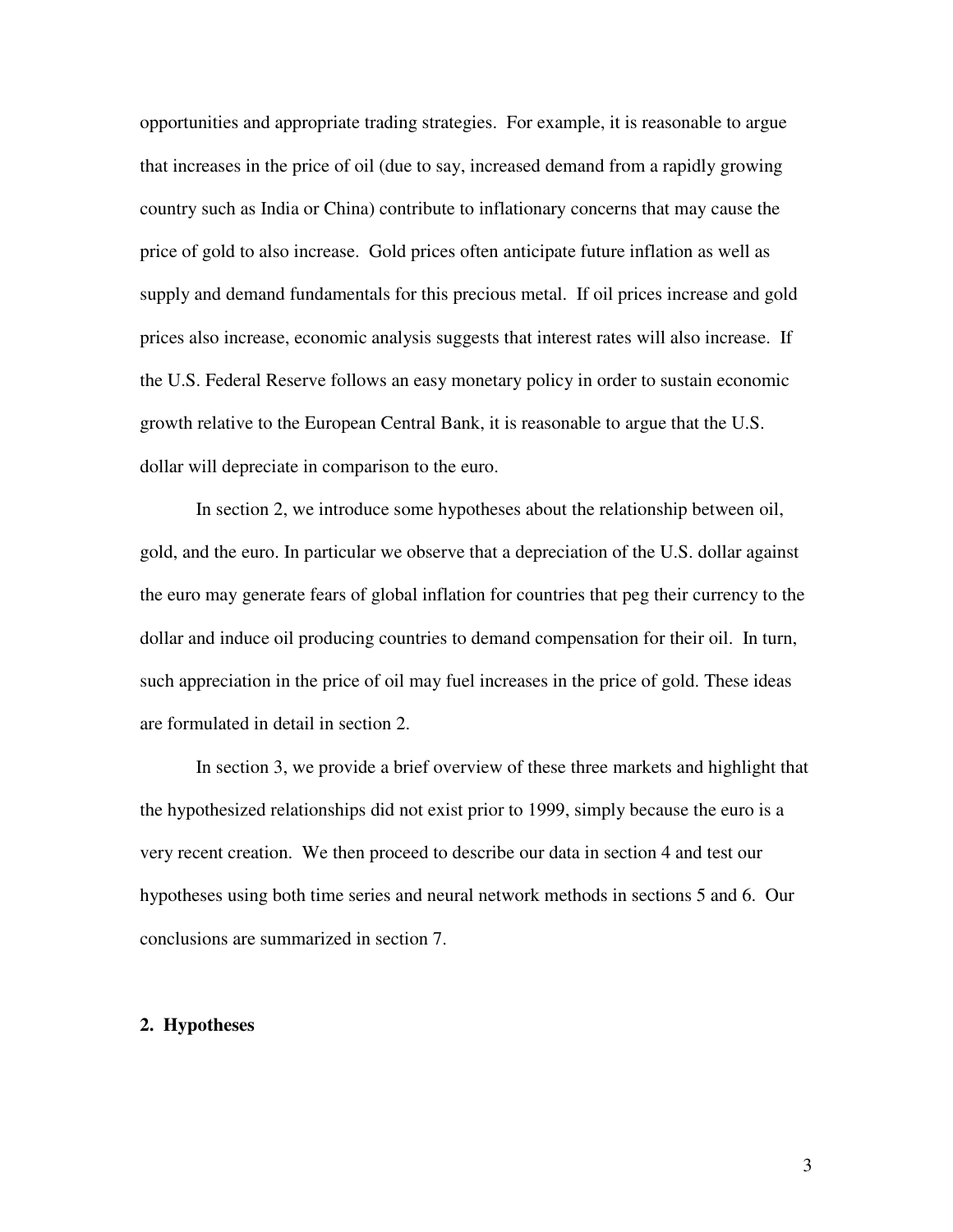The euro was created on January 1, 1999 and, in a relatively short period since its creation, has challenged the U.S. dollar for global currency leadership. Currently the euro is considered to be the second most important global currency after the U.S. dollar, followed by the Japanese yen and the British pound. Some authors, such as Chinn and Frankel (2008) claim that the euro may actually challenge the dollar in the longrun. Kondonassis, Paraskevopoulos and Malliaris (2007) provide data to show that among global currencies, about 60% of global transactions are conducted in U.S. dollars, 20% in euros, 5% in yen and also 5% in British pounds. Oil, gold and most major energy, metal and agricultural markets are all transacted in U.S. dollars.

 We initially investigate the efficiency of these three markets. In view of the fact that all three markets are very actively traded across the globe, we expect any publically available information to be quickly incorporated and reflected in the prices. So, we hypothesize that these three markets are efficient in the semi-strong sense. We wish, however, to go beyond market efficiency and investigate what, if any, relationships exist between oil, gold, and the euro? From an efficient markets hypothesis perspective each of these markets responds quickly to newly arrived information relevant to this particular market. However, from a general equilibrium perspective, important relationships may exist among these three markets.

 We first, hypothesize that all three follow the standard random walk hypothesis because these are traded in highly efficient global markets. We also go beyond to argue that these markets may be economically linked. In particular, we argue that oil price increases are an important source of commodity inflation that contributes to increases in the price of gold because gold is considered to be a general hedge against inflation. We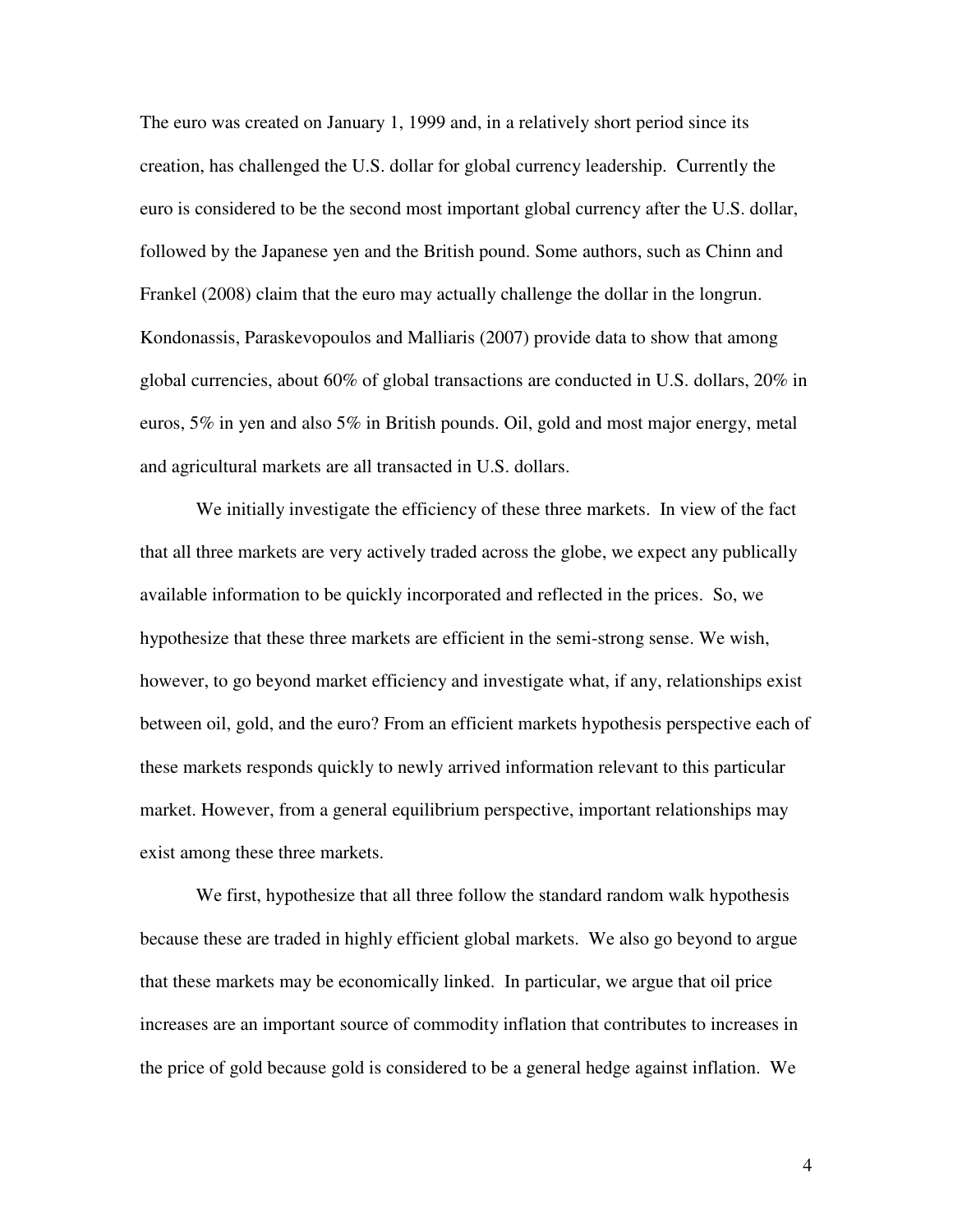hypothesize that if oil supply disruptions and/or increases in the demand for oil, primarily from large emerging economies such as India, China and Brazil, contribute to oil price increases, these in turn will also influence the price of gold in some measure.

 We also hypothesize that increases in the price of gold, independent of its relationship to oil, may signal inflationary expectations and cause oil producing countries to seek increases in the price of oil. In addition, we claim that since both oil and gold are globally traded in U.S. dollars, increases in the prices of oil and gold measured in dollars will reflect a strengthening of the euro, unless concurrently the euro weakens in terms of the U.S. dollar for reasons unrelated to gold or oil. Furthermore, the interest in the financial behavior of the euro is motivated by the fact that the euro is now the second most dominant global currency after the U.S. dollar as reported in Kondonassis, Paraskevopoulos and Malliaris (2007). Thus, the global currency competition between the dollar and the euro implies that a weakening of the U.S. dollar is expressed as an increase in the price of a euro in terms of dollars.

 For the purpose of an illustration, let the price of oil per barrel be \$50, the price of gold per ounce \$500 and the euro be \$1.20. Suppose oil increases to \$55 and gold increases to \$525. Economic reasoning would argue that in response to the price changes of oil and gold, currency prices will also change. In view of the convention that oil and gold are traded globally in U.S. dollars, as oil and gold producing countries observe price increases in oil and gold they may demand further compensation if the U.S. dollar depreciates in terms of the euro. Thus, commodity prices influence the euro but conversely, a strengthening of the euro in terms of U.S. dollars may also induce an increase in the price of oil and gold. Of course, currencies respond to several other factors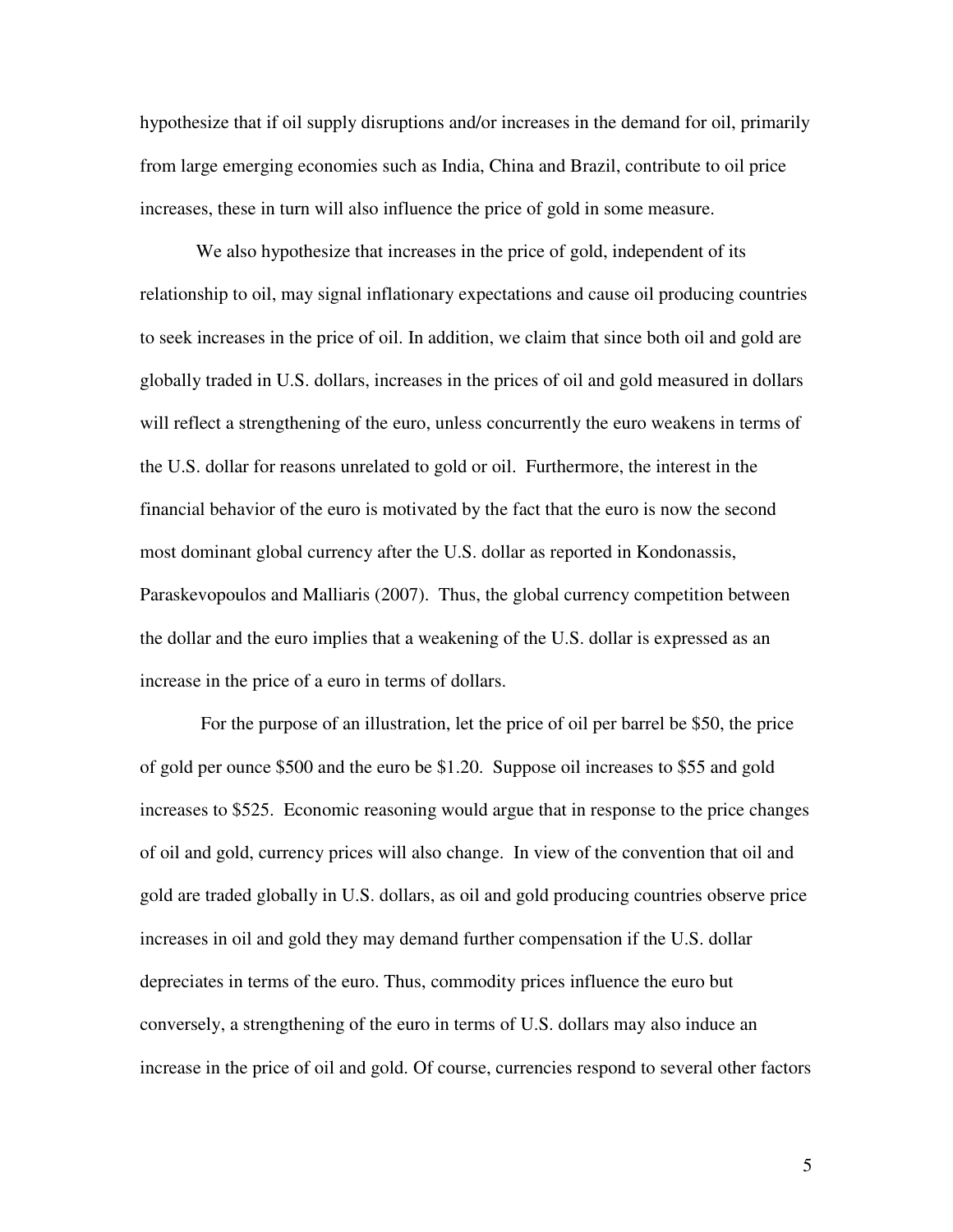such as national and global interest rates, inflationary expectations and general economic prospects. We hypothesize that the euro is more sensitive to oil than gold because energy is a component of price indices measuring inflation.

 These hypotheses propose possible economic and financial linkages between these three markets that have not been studied in the literature, primarily because the euro is a new financial innovation. The markets for oil and gold have been extensively studied but we attempt here to bring together these three markets and use recent methodologies to uncover emerging relationships. Carpenter (2004) in *Forbes* and Hanke (2007) in *Bloomberg* discuss possible linkages among these three markets and give their reasons. For example, Hanke (2008) claims that easy monetary policies by the Fed during 2003-07 fueled increases in the price of oil and gold and weakness in the U.S. dollar as reflected in the appreciation of the euro.

### **3. Brief Review of the Literature**

Bordo, Dittmar and Gavin (2007) and several other authors earlier such as Aliber (1966), Barro (1979), Bordo (1981), Goodfriend (1988), Eichengreen (1992), Bordo and Kydland (1995), Fujiki (2003), and Canjels, Prakash-Canjels, among numerous others, have presented various aspects of the role of the gold standard as a global monetary system. These studies document the role of gold in preserving price stability. When economists discuss the classical gold standard as a monetary system that has been associated with price stability, the emphasis is always on the long run. Short-term price variability occurred often due to real shocks to the economy but adhering to the gold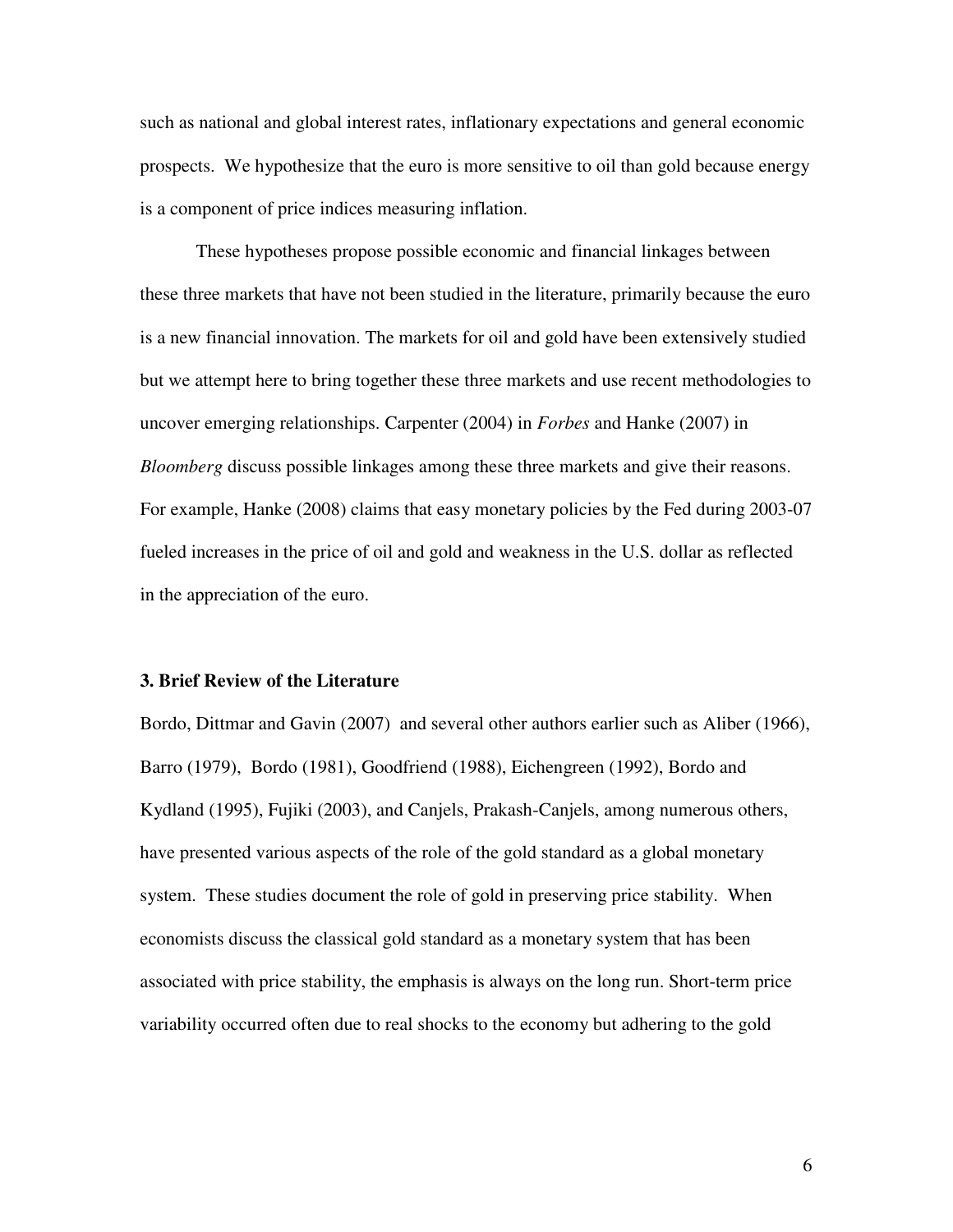standard ensured overall long-run price stability. The main disadvantage of the gold standard was its cost in terms of constraining real economic growth.

 Independent of anchoring the global monetary system on gold, after August 15, 1971, the metal ceased its association with global monetary matters but maintained its property as an indicator of inflation. Diba and Grossman (1984) argued theoretically and investigated empirically whether the price of gold exhibits rational bubbles. They concluded that the empirical analysis finds a close correspondence between the time series properties of the relative price of gold and the time series properties of real interest rates. Theoretically, real interest rates are a proxy for the fundamental component of the relative price of gold. The authors conclude the evidence is consistent with the combined hypotheses that the relative price of gold corresponds to market fundamentals, that the process generating first differences of market fundamentals is stationary, and that actual price movements do not involve rational bubbles.

 From 1982 to 2005, the spot price of gold per ounce fluctuated between \$250 and \$500. During the years 2005-07, the price of gold skyrocketed to over \$1,000. Can we say that such an increase foretells great future inflation or has gold's property of being a hedge against inflation been replaced by some other property?

 With regard to oil, we can organize the large literature into microeconomic and macroeconomic studies. Representative of the first approach is the recent study of Elekdag, Lalonde, Laxton, Muir and Pesenti (2008) that develops a five-region model of the global economy and considers various scenarios to study the implications of different shocks driving oil prices worldwide. The model introduces significant real adjustment costs in the energy sector, making both the demand and supply for crude oil extremely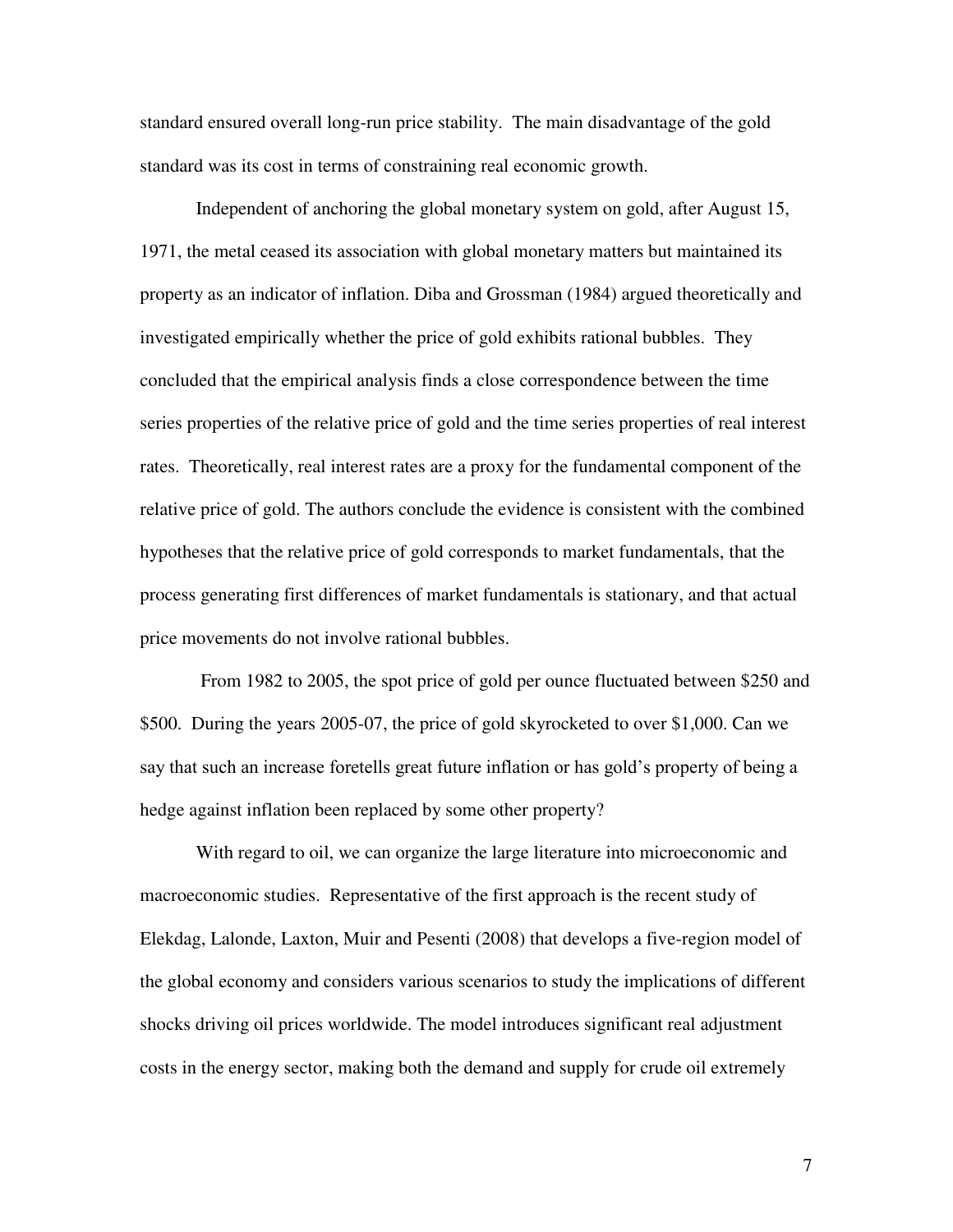inelastic in the short run, thus requiring large movements in crude oil prices to clear the energy market.

 To answer the question about the underlying causes of the oil price run-up since 2003, the authors offer a story based on stronger productivity growth in oil importing regions coupled with shifts in oil intensity in production (emerging Asia), and (to a much lesser extent) pure price increases by oil producers. Oil price shocks stemming from higher growth in the oil-importing regions are accompanied by wealth transfers through terms-of-trade movements, leading consumption to grow slower than output in the oilimporting regions. In the medium term, high investment rates in the high-growth regions crowd out investment in the oil-exporting regions. These results need not hold if higher oil prices bring about expectations of a larger availability of oil reserves in the future. Moreover, the positive effects of higher oil prices on consumption need not translate into reduced current account surpluses in the oil-exporting regions, to the extent that they are accompanied by an upward shift in the desired net foreign asset positions. The conclusions about the role of increased productivity in the oil-importing regions can be reinforced by considering emerging Asia in particular, with its increased intensive use of oil in the production of tradable goods.

 Henning and Shaw (2000) study the microeconomic market structure of oil and gas markets. They study differences in oil and gas market values and provide explanations due to risk differences. Lin and Duan (2007) analyze the oil convenience yields estimated under supply and demand shocks and find that oil prices and convenience yields follow seasonal patterns.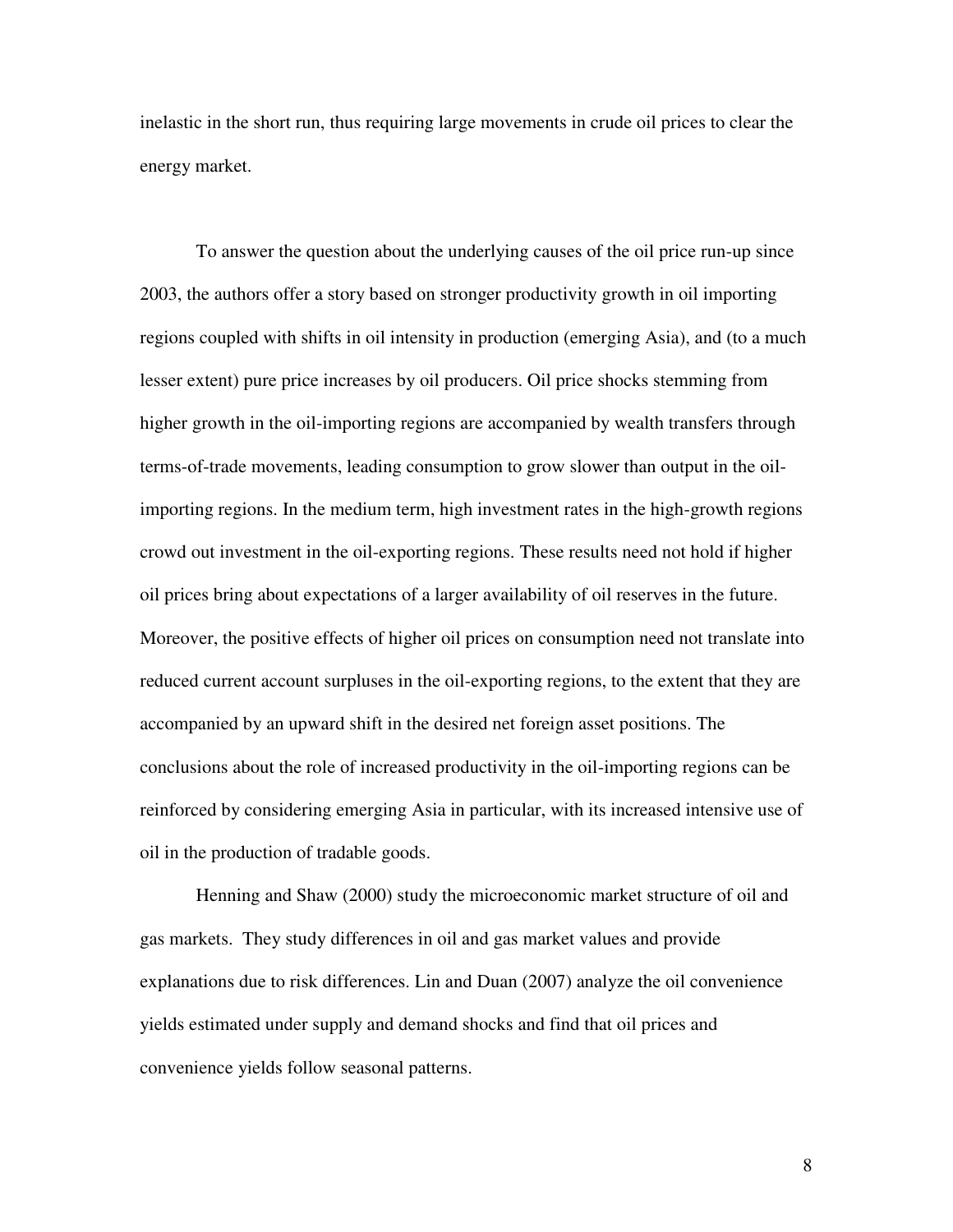The second approach assesses the macroeconomic impact of the oil sector on the economy. Earlier, Hamilton (1983, 1996), Hooker (1996, 2002), Bernanke, Gertler and Watson (1997) and Finn (2000) and more recently Blanchard and Gali (2007), Herrera and Pesavento (2007), Mileva and Siegfried (2007), Nakov and Pescatori (2007), and Kilian (2008) have studied various implications of the price of oil on the U.S. economy, inflation and monetary policy. The existing literature on oil has reached several broad conclusions from these studies. First, the effects of oil price shocks have changed over time, with steadily smaller effects on prices and wages, as well as on output and employment. In other words, the energy sector remains significant but its macroeconomic impact has steadily declined over the last two decades. In particular, the decrease in the share of oil in consumption and in production has declined enough to have quantitatively significant implications. Second, the increased credibility of monetary policy during the Great Moderation period of 1984 to 2007 has contributed to the decline of inflationary expectations and the impact of oil shocks.

 In contrast to these issues addressed in the existing literature we consider the question: Are increases in the prices of oil related to the appreciation of the euro and gold?

 With respect to the euro, in a matter of a few years, a very large bibliography has emerged that describes the creation of this new global currency and its relative success. Portes and Rey (1998) offer a comprehensive background of the monetary history of the emergence of the euro while Chinn and Frankel (2005), Eichengreen (2007), and Bordo and James (2008) speculate on euro's future emergence as a competitor to the U.S. dollar. The euro initially weakened from 1999 to 2001, but has strengthened considerably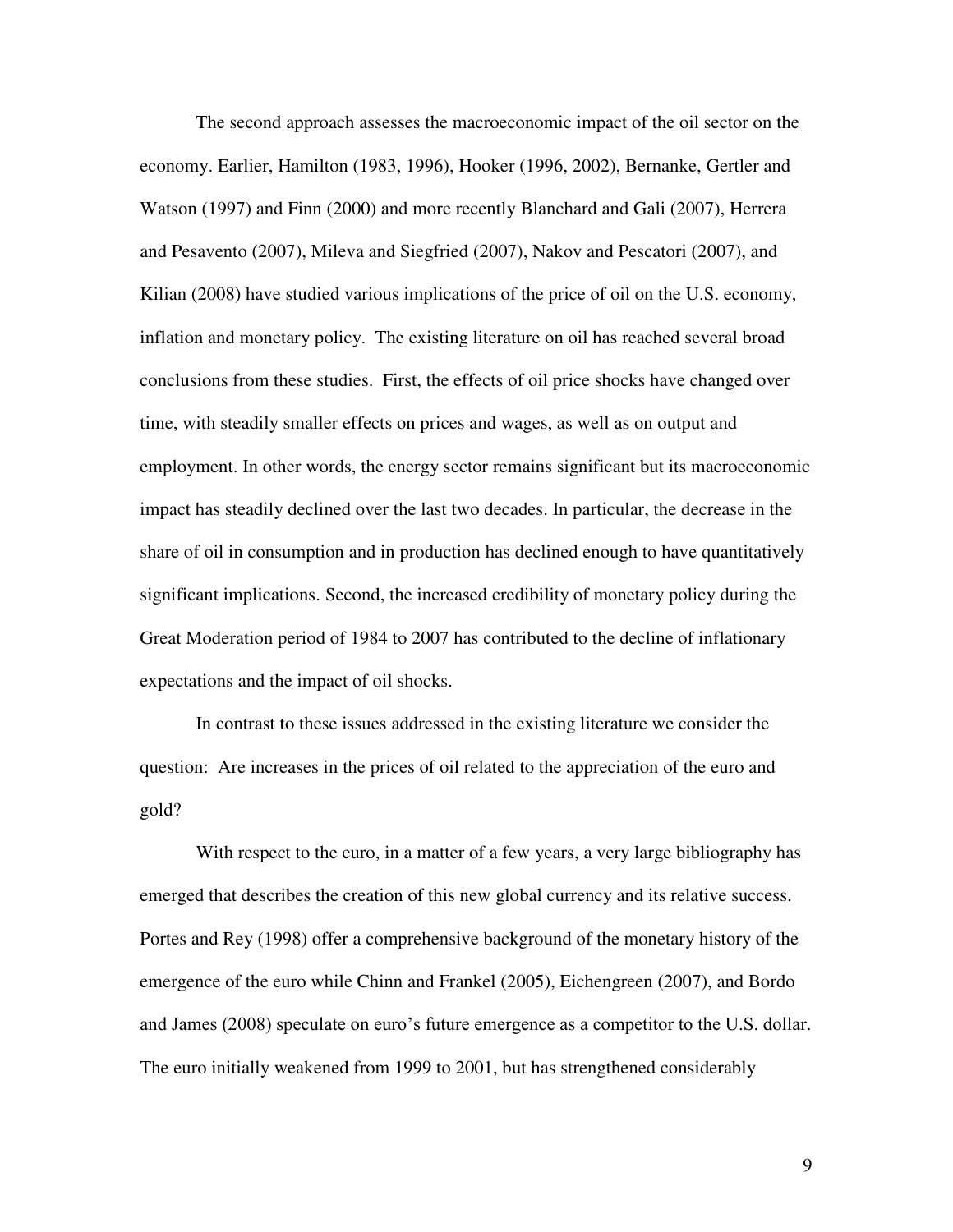against the U.S. dollar during 2002 to 2007. The euro's volatility appears to exhibit similar behavior of other leading currencies and is related to its volume of transactions as discussed in Bhar and Malliaris (1998).

 This review of the literature illustrates that gold and oil have played important roles and have been studied essentially independent of one another. Gold has served as the anchor of the Global Monetary System known as the Gold Standard. Since the introduction of the euro and in particular during the 2000-07 period, the euro, gold and oil appear to be interrelated. We claim in the hypotheses listed in section 2 that the weakness of the U.S. dollar as measured by the appreciation of the euro from about \$.80 per euro to \$1.55 per euro during the pre-crisis period 2000-07 is partially inter-related both to the price of oil moving from about \$20 per barrel to \$110 and the price of gold from about \$300 to over \$1,000. Thus, unlike the existing literature that has studied the markets for oil, gold and the euro independent of each other, we propose in the hypotheses stated earlier to study the impacts of these markets on each other.

## **4. Data**

We use daily spot prices for gold, oil, and the euro. The data sample covers the time period from January 4, 2000 through December 31, 2007 and was downloaded from Bloomberg. There are a total of 2,031 observations for prices for each of the three daily closing prices. During this time all three series experienced great movement, the price of oil varied from \$17.45 to \$98.18; gold had a low of \$255.10 and a high of \$839.60; and the Euro moved from \$0.83 to \$1.49. For analysis, all data was transformed into natural logarithms of the raw data.

#### **5. Time Series Methodology and Results**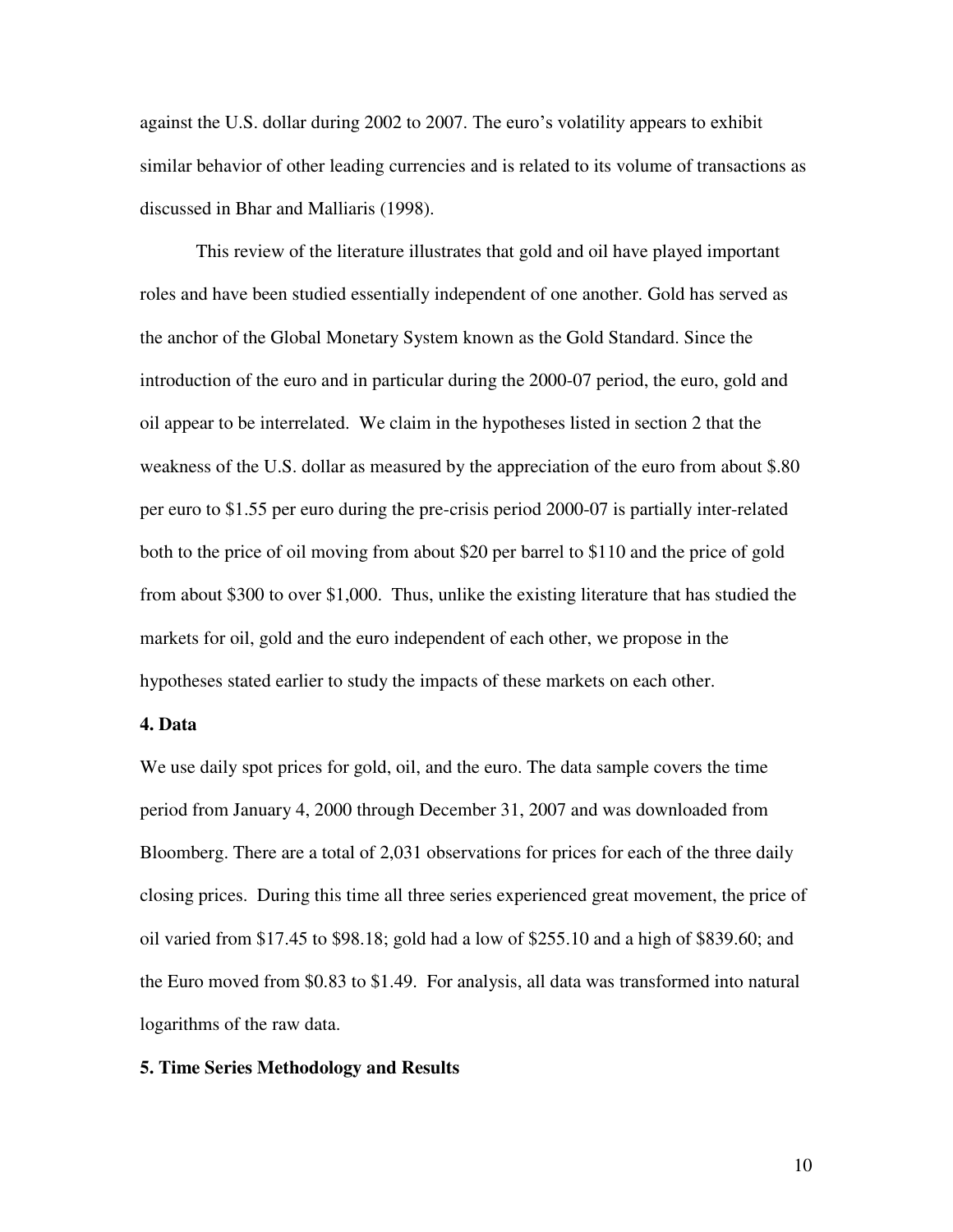The hypotheses stated above are tested with two complementary methodologies. We first employ in this section time series analysis such as the augmented Dickey and Fuller tests of stationarity and tests of cointegration and then we follow neural network methodologies.

Figure 1 shows the natural logarithm of the three data series.



## **Figure 1**

## *Test of Stationarity*

The time series econometrics is described in detail in Enders (2010). According to this methodology, we need first to investigate the stationarity of our three series of data using the augmented Dickey and Fuller (ADF) (1979) test: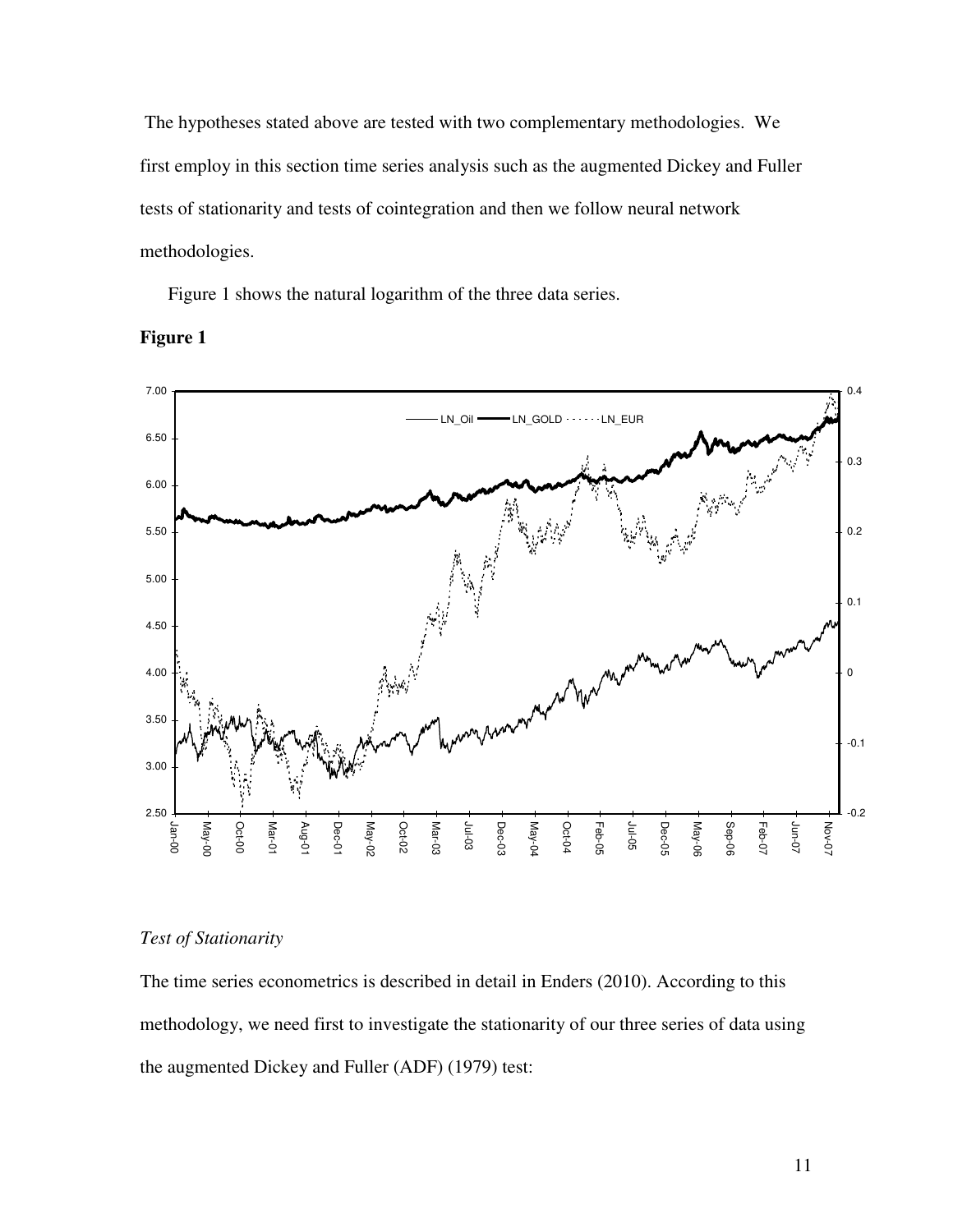(1) 
$$
\Delta X_{t} = a_{0} + a_{1} \cdot t + a_{2} \cdot X_{t-1} + \sum_{i=1}^{T} c_{i} \cdot \Delta X_{t-i} + \varepsilon_{t}
$$

Where  $X_t$  represents the logarithm of the price of the appropriate variable and is called the level of the variable. The null hypothesis of non-stationarity is  $H_0$ :  $a_2 = 0$ . If the null hypothesis cannot be rejected for the level of the variable but is rejected for the first difference, then the variable is stationary in the first difference and it is said that the variable is integrated of order 1, denoted by I(1). Model (1) can be extended to include a constant and/or a trend as described in (1) and Table 1.

 First, the natural logarithms of the prices of oil, gold and the euro follow random walks. These random walks are of three types: a random walk with no constant and no time trend, a random walk with a constant and a random walk with a constant and trend. We have also tested these three models with zero, five and twenty lags, the length of these lags having been decided by the Akaike criterion. While the log price levels of oil, gold and the euro follow three types of random walks, the hypotheses that their differences are also random walks is rejected in the lower level of Table 1. Thus we conclude that oil, gold and the euro are integrated of order one written as I(1).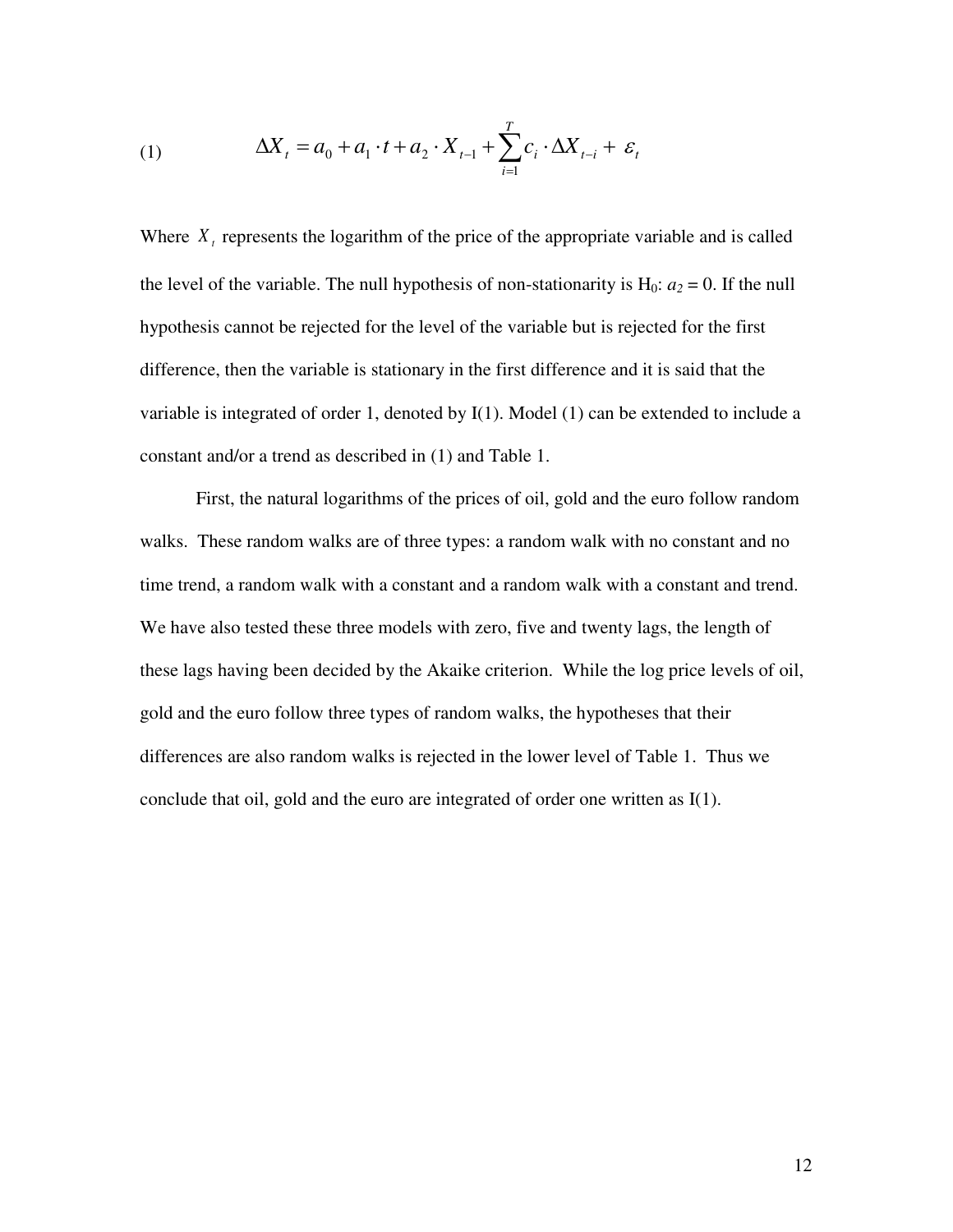# **Table 1**  Augmented Dickey-Fuller Tests of Stationary

|         | $\Gamma$ IIUC LCVCI (LIV $(\Lambda)$ ) |                          |                              |  |  |
|---------|----------------------------------------|--------------------------|------------------------------|--|--|
|         | <b>Only Lags</b>                       | <b>Lags and Constant</b> | Lags, Constant,<br>and Trend |  |  |
| Gold    |                                        |                          |                              |  |  |
| No lags | 2.361111                               | 0.667188                 | $-2.836540$                  |  |  |
| 5 lags  | 2.363708                               | 0.693961                 | $-2.843861$                  |  |  |
| 20 lags | 2.373704                               | 0.766124                 | $-2.862830$                  |  |  |
| Oil     |                                        |                          |                              |  |  |
| No lags | 1.191509                               | $-0.626496$              | $-2.759707$                  |  |  |
| 5 lags  | 1.313748                               | $-0.461972$              | $-2.541877$                  |  |  |
| 20 lags | 1.368074                               | $-0.235474$              | $-2.456710$                  |  |  |
| Euro    |                                        |                          |                              |  |  |
| No lags | 0.631741                               | $-0.079099$              | $-3.034661$                  |  |  |
| 5 lags  | 0.659061                               | $-0.049944$              | $-3.063701$                  |  |  |
| 20 lags | 0.521473                               | $-0.293593$              | $-2.657669$                  |  |  |

## Price Level (*LN(X)*)

| First Price Differences $(LN(X_t) - LN(X_{t-1}))$ |  |  |
|---------------------------------------------------|--|--|
|---------------------------------------------------|--|--|

|         | <b>Only Lags</b> | <b>Lags and Constant</b> | Lags, Constant,<br>and Trend |
|---------|------------------|--------------------------|------------------------------|
| Gold    |                  |                          |                              |
| No lags | $-46.65579$      | $-46.77877$              | $-46.81729$                  |
| 5 lags  | $-18.68709$      | $-18.86720$              | $-18.93417$                  |
| 20 lags | -9.389532        | $-9.698579$              | -9.833956                    |
| Oil     |                  |                          |                              |
| No lags | $-45.22329$      | $-45.25046$              | $-45.24871$                  |
| 5 lags  | $-19.52137$      | $-19.57521$              | -19.58983                    |
| 20 lags | $-10.21073$      | $-10.31103$              | $-10.35710$                  |
| Euro    |                  |                          |                              |
| No lags | $-46.05127$      | $-46.07716$              | $-46.10367$                  |
| 5 lags  | $-17.92471$      | $-17.97228$              | $-18.02022$                  |
| 20 lags | $-9.111516$      | $-9.214248$              | $-9.259299$                  |

The model is  $\Delta X_t = a_0 + a_1 \cdot t + a_2 \cdot X_{t-1} + \sum_i c_i \cdot \Delta X_{t-i} + \varepsilon_t$ *T i*  $X_t = a_0 + a_1 \cdot t + a_2 \cdot X_{t-1} + \sum c_i \cdot \Delta X_{t-i} + \varepsilon$  $=$  $\Delta X_t = a_0 + a_1 \cdot t + a_2 \cdot X_{t-1} + \sum_{i} c_i \cdot \Delta X_{t-i} +$ 1  $0 + a_1 \cdot i + a_2 \cdot X_{t-1} + \sum_{i} c_i \cdot \Delta X_{t-i} + \varepsilon_t$  The null hypothesis

is H<sub>0</sub>:  $a_2 = 0$  (variable is not stationary). MacKinnon critical values are:

|--|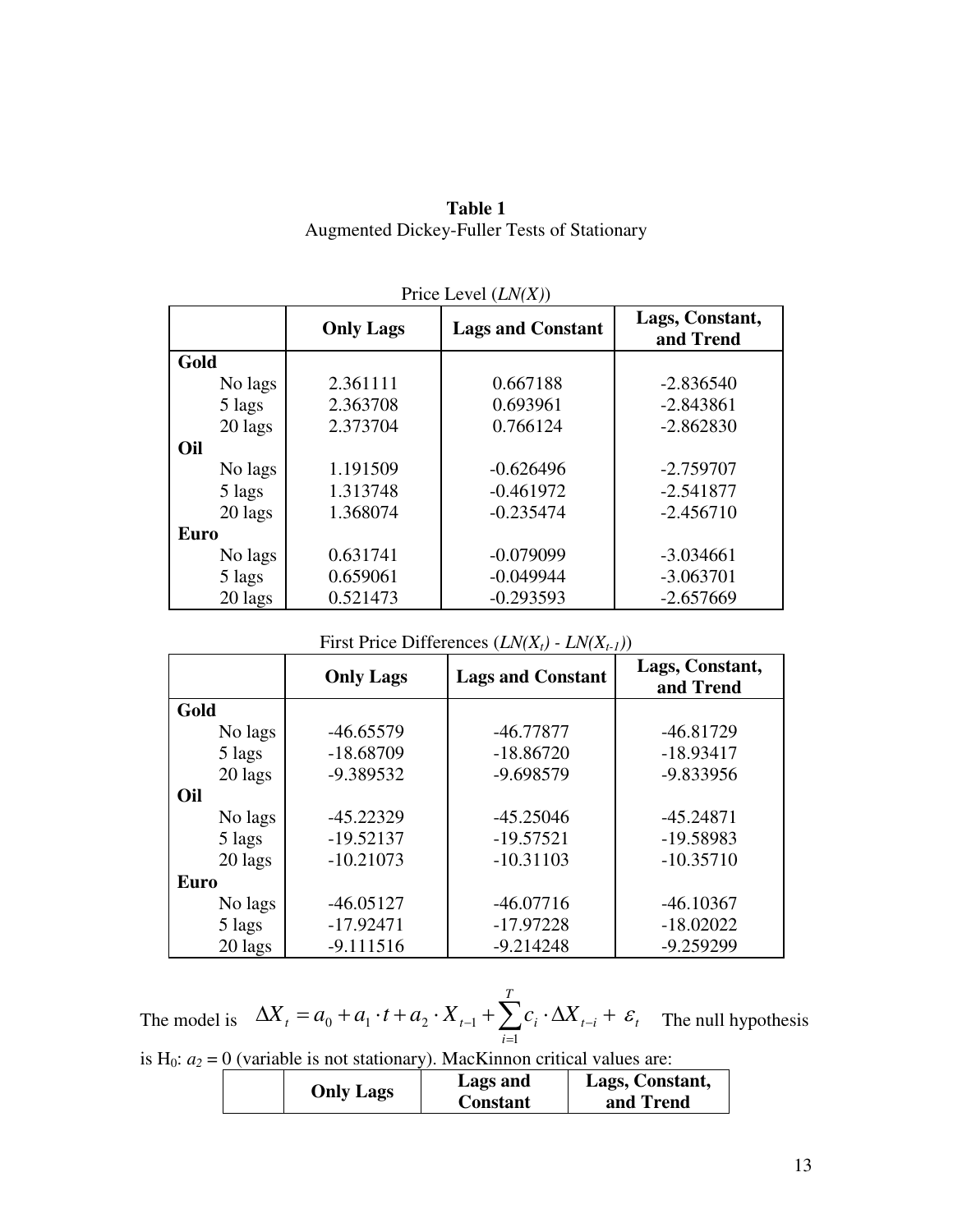| $1\%$ | $-2.58$ | $-3.43$ | $-3.96$ |
|-------|---------|---------|---------|
| 5%    | $-1.95$ | $-2.86$ | $-3.41$ |
| 10%   | $-1.62$ | $-2.57$ | $-3.12$ |

## *Tests of Cointegration and Causality*

The idea that a variable is integrated can be extended to two variables and if both variables are integrated one may ask if they are cointegrated. Specifically, if two time series,  $X_t$  and  $Y_t$ , are both nonstationary in levels but stationary in the first difference, it is said that variables,  $X_t$  and  $Y_t$ , are I(1). Cointegration represents a long-run equilibrium relationship between two variables. The intuition behind cointegration is that beyond the random walk followed by each variable such randomness preserves a relationship between the two variables. Engle and Granger (1987) propose several methods to test for cointegration between two time series. Their methods have been generalized by Johansen (1991, 1995) who examines long-run equilibrium relationships among several variables instead of just pairwise. In our case we wish to investigate what if any long-term relationships exist among oil, gold and the euro. Thus, we perform a three-variable cointegration test following the Johansen cointegration methodology.

 Tables 2 and 3 summarize the results of the Johansen cointegration test. We fail to reject the hypothesis of no cointegration among ln oil, ln gold and ln euro at the 0.05 critical value. Several specifications were tested, and none rejected the "no cointegration" hypothesis. This is surprising in view of the fact that these three markets respond to inflationary expectations. Shorter period equilibrium relationships may exist for all three variables or equilibrium relationships may exist between pairs of these variables.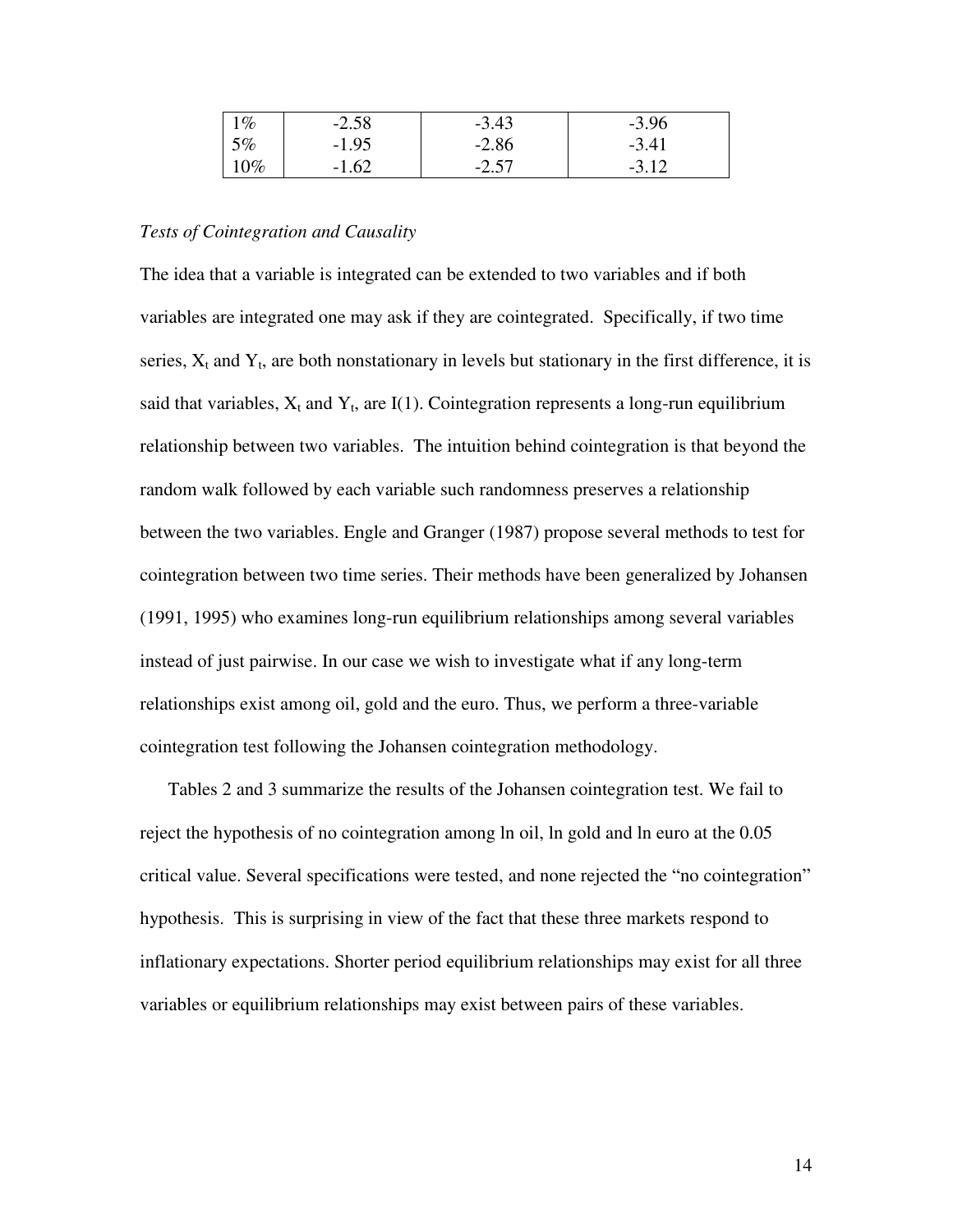# **Table 2**  Johansen Cointegration Trace Statistic Test

Sample (adjusted): Jan 4th, 2000 to Dec 31st, 2007 Included observations: 2026 after adjustments Trend assumption: Linear deterministic trend (restricted constant) Lags interval (in first differences): 1 to 4 Series: ln Oil, ln Gold, ln Euro

# Unrestricted Cointegration Rank Test (Trace)

| Hypothesized<br>No. of $CE(s)$ | Eigenvalue | Trace<br><b>Statistic</b> | 0.05<br><b>Critical Value</b> | Prob. $*$ |
|--------------------------------|------------|---------------------------|-------------------------------|-----------|
| None                           | 0.007185   | 20.51677                  | 29.79707                      | 0.3885    |
| At most 1                      | 0.002593   | 5.908294                  | 15.49471                      | 0.7064    |
| At most 2                      | 0.00032    | 0.648898                  | 3.841466                      | 0.4205    |

Trace test indicates no cointegration at the 0.05 level \*MacKinnon-Haug-Michelis (1999) p-values

# **Table 3**

## Johansen Cointegration Maximum Eigenvalue Statistic Test

Sample (adjusted): Jan 4th, 2000 to Dec 31st, 2007 Included observations: 2026 after adjustments Trend assumption: Linear deterministic trend (restricted constant) Lags interval (in first differences): 1 to 4 Series: ln Oil, ln Gold, ln Euro

# Unrestricted Cointegration Rank Test (Maximum Eigenvalue)

| Hypothesized   | Eigenvalue | Max-Eigen        | 0.05                  | Prob. $*$ |
|----------------|------------|------------------|-----------------------|-----------|
| No. of $CE(s)$ |            | <b>Statistic</b> | <b>Critical Value</b> |           |
| None           | 0.007185   | 14.60848         | 21.13162              | 0.3173    |
| At most 1      | 0.002593   | 5.259396         | 14.2646               | 0.7088    |
| At most 2      | 0.00032    | 0.648898         | 3.841466              | 0.4205    |

Max-eigenvalue test indicates no cointegration at the 0.05 level \*MacKinnon-Haug-Michelis (1999) p-values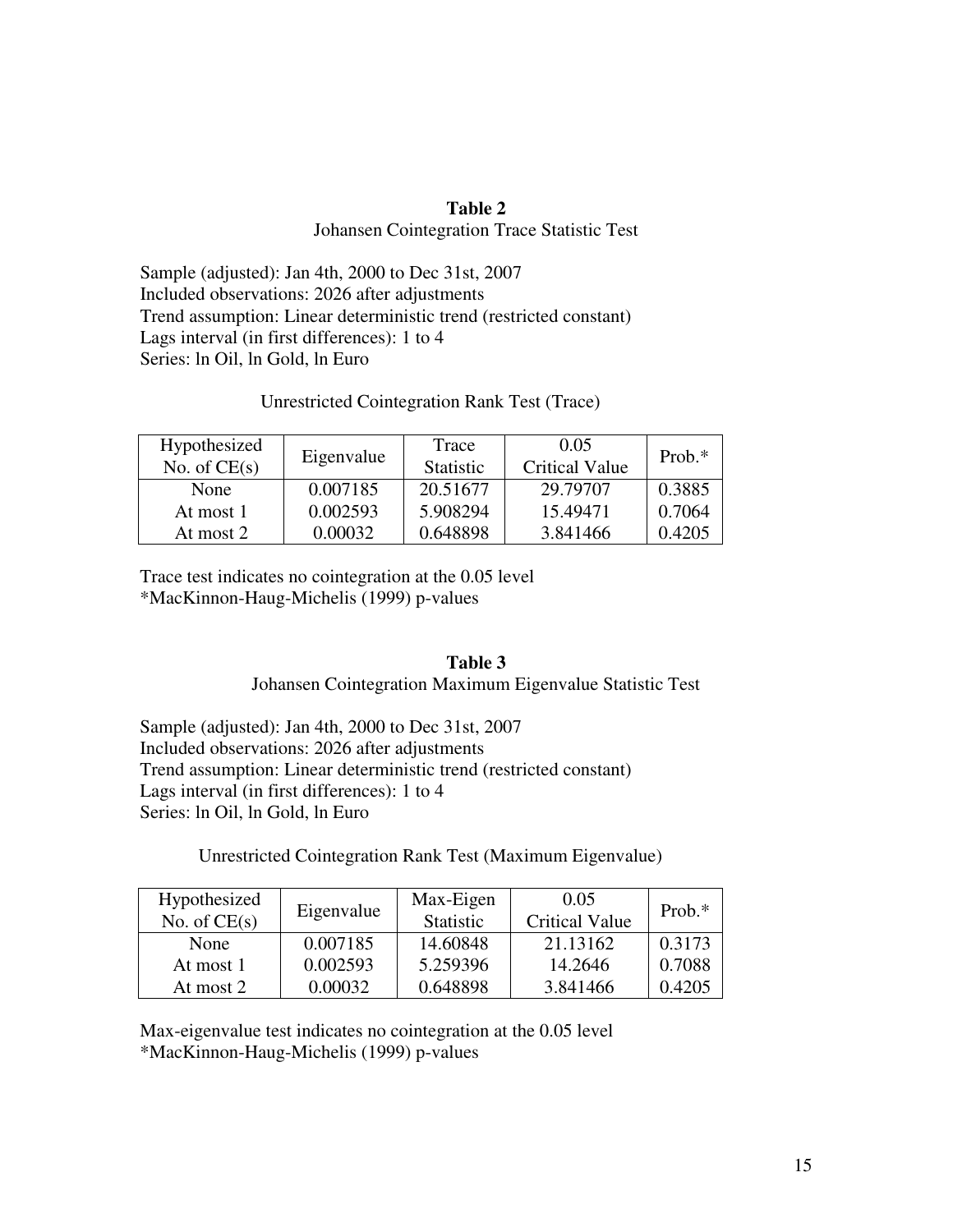However, the evidence presented in Tables 2 and 3 indicates that for our entire sample, ln oil, ln gold and ln euro are not cointegrated. One way to explain the lack of cointegration among oil, gold and the euro is the fact that our very long sample of 2000-07 includes at least three distinctive subperiods. During the long period of 2001-07, the U.S. economy was driven by deflationary expectations in 2000-02 due to the bursting of the internet bubble and the recession that followed; then inflationary expectations were very low during the recovery in 2002-2004. Finally, inflationary expectations increased during the 2005-07 period with the housing bubble. Thus when the entire sample of 2000-07 is taken into account the "no cointegration" null hypothesis is not rejected. This implies that we do not have stable longrun equilibrium relationships among these three variables. It may be possible that cointegration holds for certain subsamples.

 Now that the three-variable cointegration methodology cannot reject the nocointegration among oil, gold and the euro null hypothesis, we have two choices. One option is to stop further time series investigations. Another is to proceed with the standard procedure of time series methodology and investigate Granger causality. In view of our finding of no cointegration we hypothesize that causality is not present since the variables do not have a stable longrun equilibrium among themselves. To test this hypothesis we perform two causality tests. There is a simple two-variable causality and the more general several variable causality test. We say that the time series,  $Y_t$ , "causes" another time series,  $X_t$ , if the current value of  $X$  can be predicted better by using past values of Y than by not doing so, considering also other relevant information, including past values of X. Table 4 confirms, as expected, that there is no pairwise causality.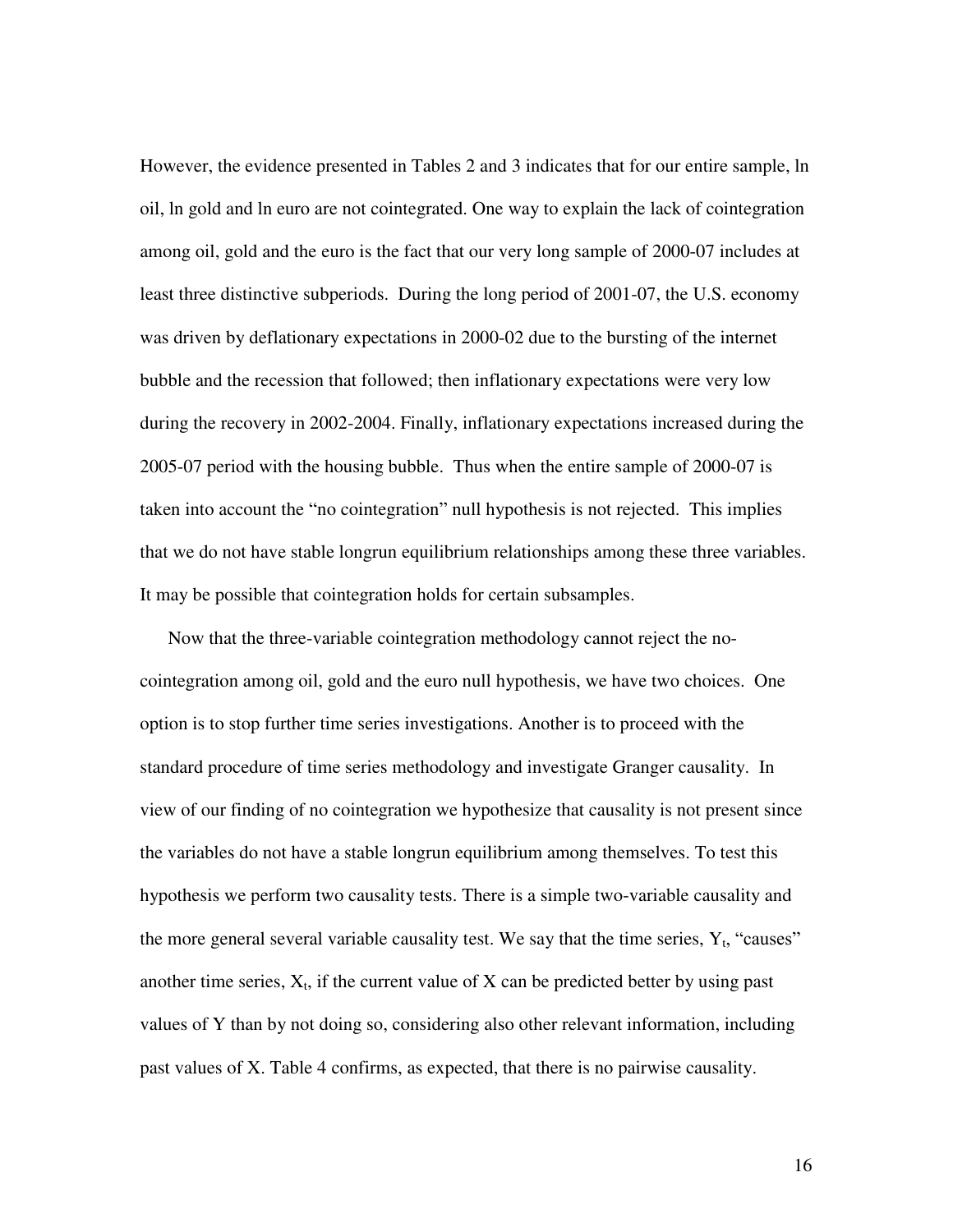| anıe |  |
|------|--|
|------|--|

| <b>Null Hypotheses</b>        |        | <b>F-Statistic</b> | <b>Probability</b> |
|-------------------------------|--------|--------------------|--------------------|
| LnGold does not Granger Cause | LnEuro | 1.9344             | 0.1021             |
|                               | LnOil  | 2.1757             | 0.0694             |
| LnOil does not Granger Cause  | LnGold | 0.3913             | 0.8150             |
|                               | LnEuro | 0.4259             | 0.7900             |
| LnEuro does not Granger Cause | LnGold | 2.0103             | 0.0906             |
|                               | LnOil  | 1.5370             | 0.1888             |

 Pairwise Granger causality has been generalized by Hsiao (1981, 1982) and Giannini and Mosconi (1992) by extending a two variable VAR into a three-variable VAR. The three-variable VAR on ln oil, ln gold and ln euro has automatic lags specification based on Akaike's criterion. Hsiao's method follows a two-step procedure to determine the optimum lag length and also the direction of causality. Table 5 confirms that no causation among the three variables (see chi-sq statistic for All in Table 5) can be detected. Pairwise causation also does not exist except in the case of gold and the euro. The hypothesis that the euro does not cause gold cannot be rejected.

# **Table 5**

VAR Granger Causality/Block Exogeneity Wald Tests

Sample: 1/04/2000 12/31/2007 Included observations: 2026

Dependent variable: LN\_EURO

| Excluded          | $Chi-sq$             | df | Prob.            |
|-------------------|----------------------|----|------------------|
| LN_GOLD<br>LN OIL | 9.892346<br>5.172257 | 5  | 0.0783<br>0.3952 |
| A11               | 12.81762             | 10 | 0.2340           |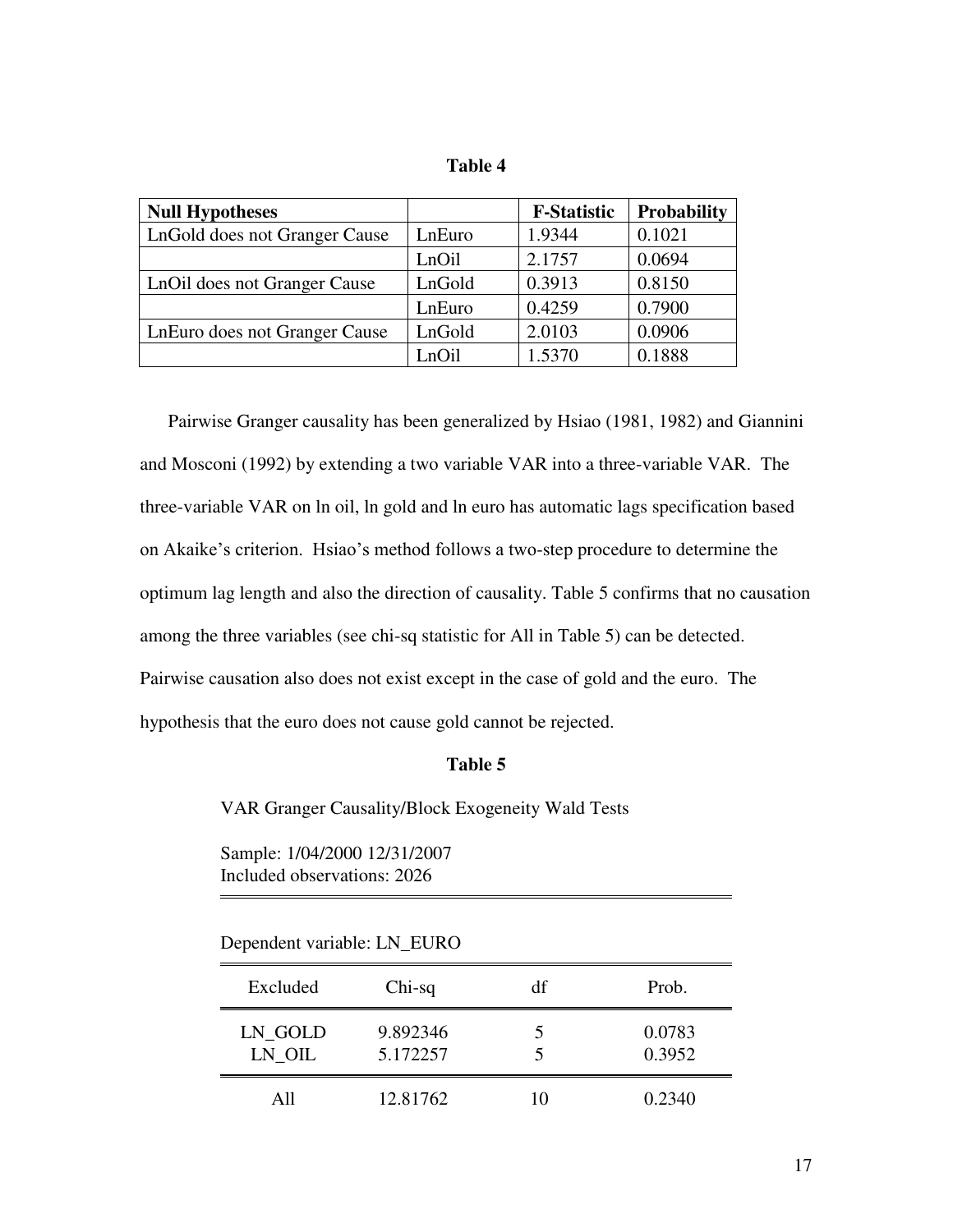Dependent variable: LN\_GOLD

| Excluded          | $Chi-sq$             | df | Prob.            |
|-------------------|----------------------|----|------------------|
| LN_EURO<br>LN OIL | 12.03545<br>1.758522 | ད  | 0.0343<br>0.8814 |
| A11               | 13.85944             | 10 | 0.1795           |

Dependent variable: LN\_OIL

| Excluded           | $Chi-sq$             | df | Prob.            |
|--------------------|----------------------|----|------------------|
| LN EURO<br>LN_GOLD | 3.258233<br>5.418304 |    | 0.6602<br>0.3670 |
| A11                | 12.12205             | 10 | 0.2770           |
|                    |                      |    |                  |

 The results of this section indicate that for the large number of observations in our sample, 2031 observations to be exact, covering the 2000-2007 period, the main conclusion of time series analysis is that these three markets are efficient in the semistrong sense, where all publically available information is quickly incorporated in the prices. General equilibrium considerations play an important role and there may be linkages among these three markets, perhaps over short periods but none are detected for the longrun. These three markets appear independent with no evidence of cointegration and therefore with no statistical significance to identify clear causation among these variables. Therefore the various very short-term arbitrage strategies that are occasionally reported in the financial press among oil, gold and the euro as reflecting expected inflation and thus moving in similar trends find no clear evidence from time series methodology.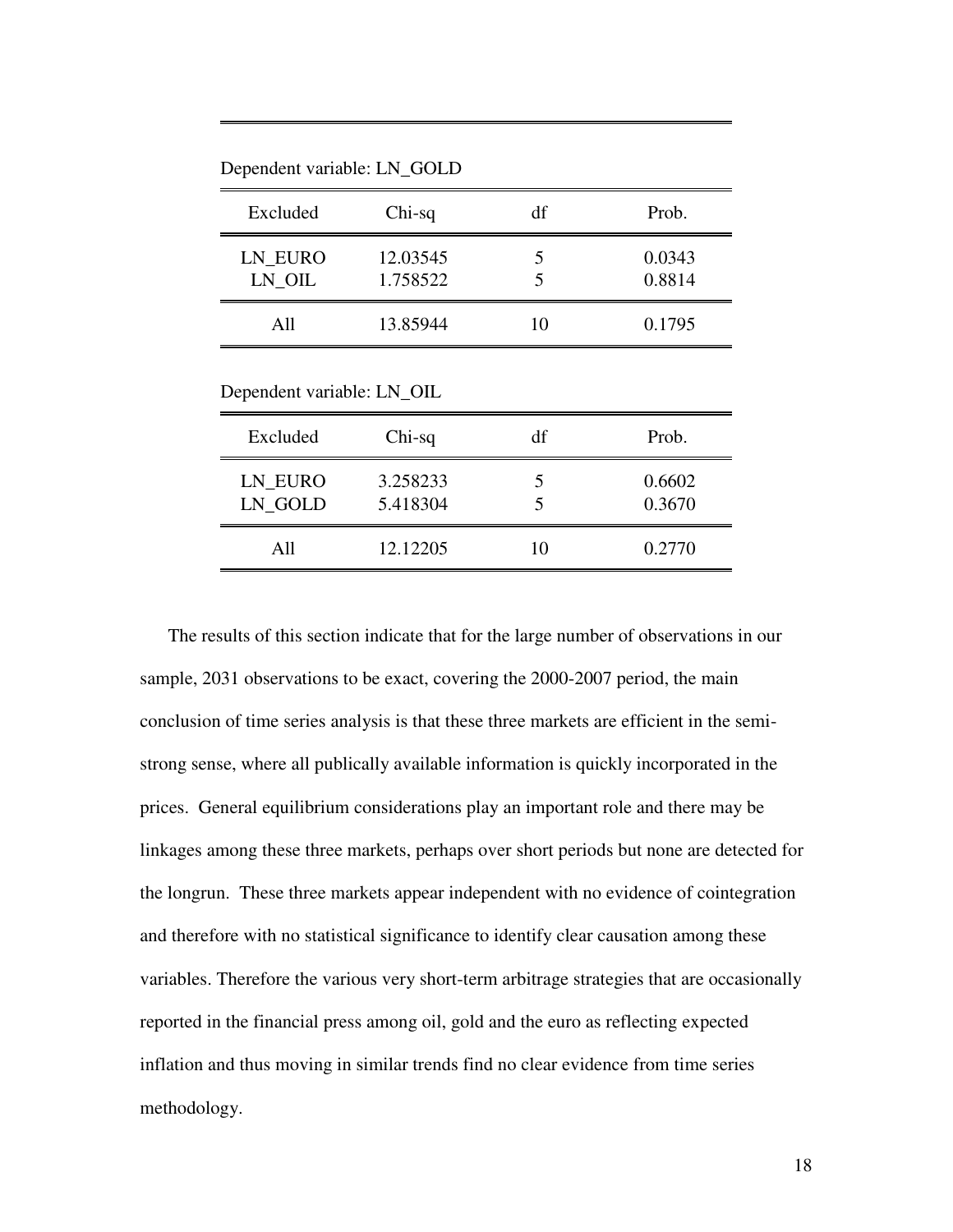## **6. Neural Network Methodology**

In this section we employ a neural network methodology to further explore the relationships among oil, gold and the euro. Neural network methods offer a much larger menu of potential relationships among these three variables than the time series approach. In view of the fact that neural network methods uncover nonlinear relationships that need not be financially or economically motivated, the usual criterion of the effectiveness of the neural network methodology is its success in predictability.

If any of these variables cause the others, then we should be able to forecast the values of one using information from lags of itself and the others. We first selected a random 10 percent of the data from each year of the data set from 2000 through 2007 to use as a holdout testing set. We then forecasted the each of the three variables, ln gold, ln oil, and ln euro.

All data is expressed as natural logarithms to overcome the issue of nonstationarity. Thus, for example, when the target variable is the natural logarithm of the euro, then the inputs are the lagged natural logs for 5 days of the euro, gold, and oil. Thus there are 15 inputs for each forecast. The neural network models were run using the SPSS package Clementine. Each was structured with one input layer of 15 nodes, one hidden layer of 18 nodes, and one output layer of one node. After training the network, Clementine generates not only a model to be used for forecasting, but also a list of variable importance for the inputs. This list assigns a value to each input indicating the relative amount the target variable changes when changes occur in the input variable. The variable importance values over all variables sum to 1 for each network.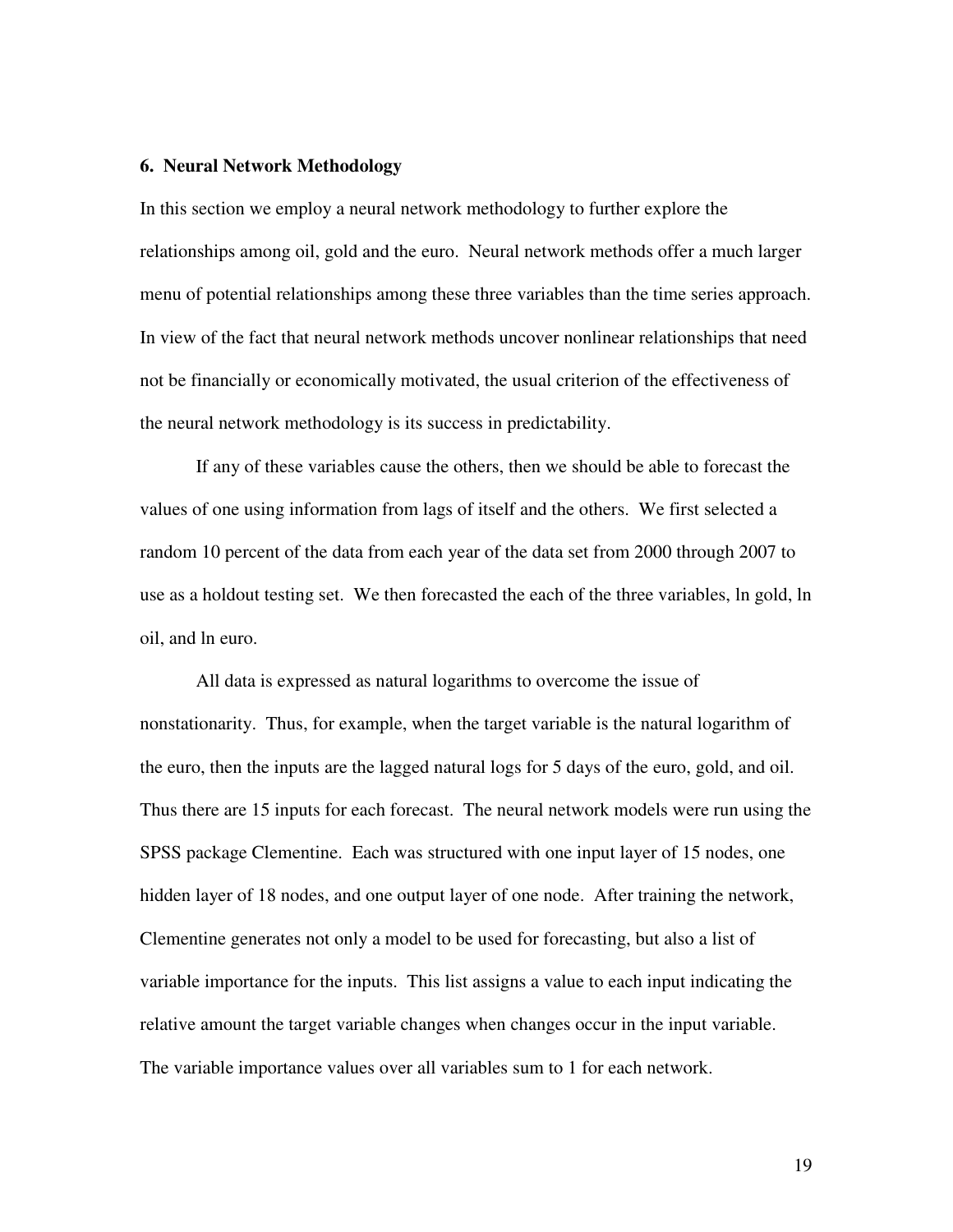Table 6 shows the mean absolute error in forecasting for the training and testing sets for each of the three networks. This error measure was stable from training to testing sets, indicating robust models that will do as well on unseen data as on data used for training. To give context to these values, the average values of the target variables over the training set are also given.

**Table 6**  Mean absolute error for training and testing sets

|                        | Ln euro | Ln oil | Ln gold |
|------------------------|---------|--------|---------|
| Training               | .00504  | .0204  | .008    |
| Testing                | .00544  | .0202  | .0078   |
| Average variable value | 0.1076  | 3.6533 | 5.9930  |

All variable lags were used in each of the models as inputs. The most significant variable in each model was the previous day's value of the target variable. However, all variables had some impact. In Table 7, we sum the values of the five inputs of each variable type (lags of ln oil, ln euro, and ln gold).

**Table 7**  Effect of variable types on the dependent variable

|                           |                        | <b>Sum of Relative</b>               |
|---------------------------|------------------------|--------------------------------------|
| <b>Dependent Variable</b> | <b>Input Variables</b> | <b>Importance Values over 5 lags</b> |
| ln gold                   | In gold lags           | 0.737                                |
|                           | In oil lags            | 0.154                                |
|                           | In euro lags           | 0.109                                |
| ln oil                    | In gold lags           | 0.149                                |
|                           | In oil lags            | 0.764                                |
|                           | In euro lags           | 0.087                                |
| ln euro                   | In gold lags           | 0.242                                |
|                           | In oil lags            | 0.096                                |
|                           | In euro lags           | 0.662                                |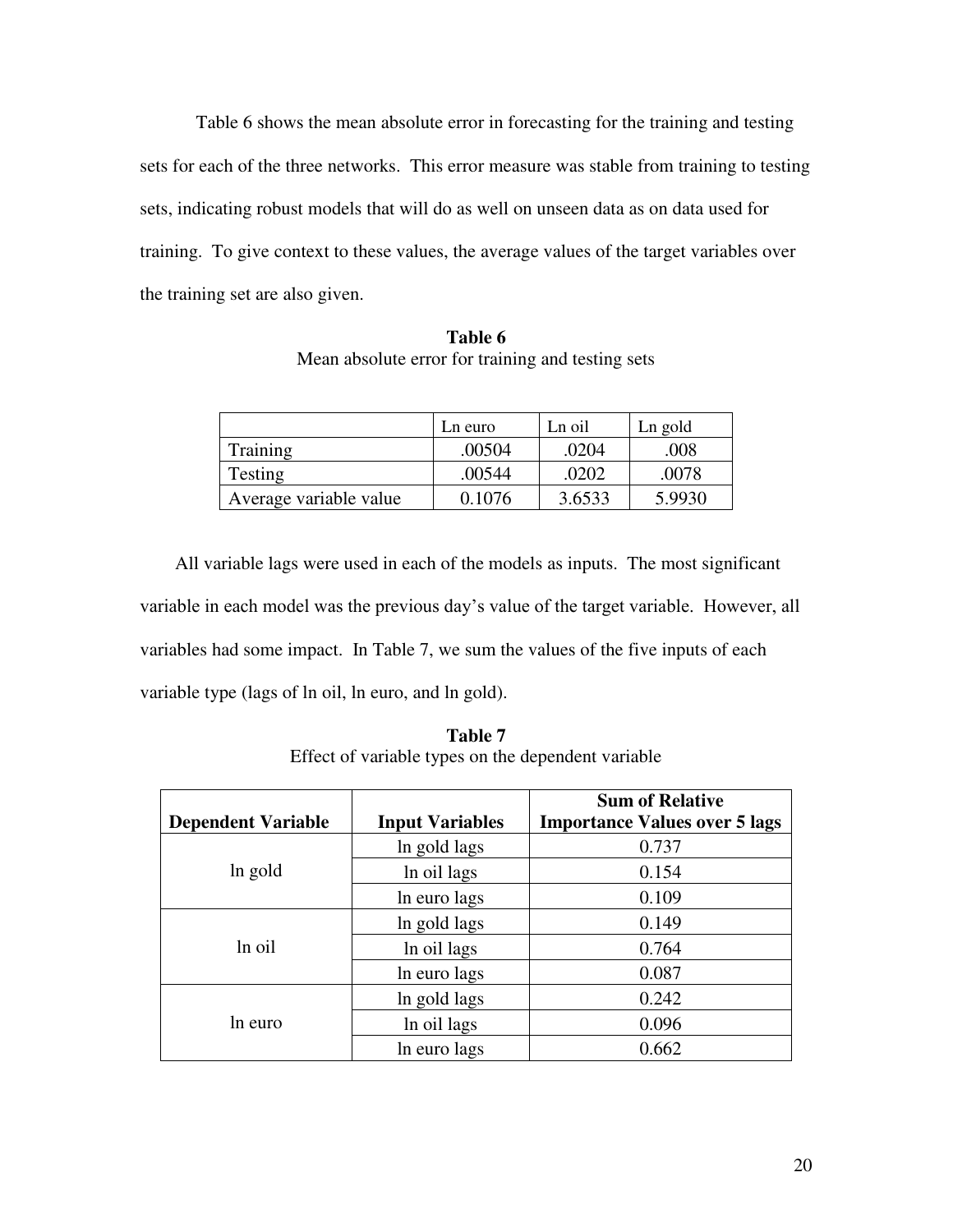For the network used to forecast ln gold, the lags of ln gold have the most impact, followed by those of ln oil, then ln euro. In forecasting ln oil, the ln oil lags have greatest impact, followed by ln gold, then ln euro last. In the last network with ln euro as the dependent variable, the ln euro lags have the greatest relative importance, then ln gold, followed by ln oil. Thus, the non-linear approach of the neural network indicates that it is picking up some amount of influence from the lags of each type for forecasting tomorrow's values.

Further discussion of similar issues using neural networks on these markets is presented in Dunis and Williams (2002), Jamaleh (2002), Binner, Bissoondeeal, Elger, Gazely, and Mullineux (2005), and Krichene (2008a, 2008b).

## **7. Conclusions**

The U.S. economy has experienced dramatic increases during the pre- financial crisis period of 2000-2007 in the price of oil and its related products such as gasoline. Fundamental analysis attributes these changes to substantial global increases in the demand for oil, particularly from emerging economies such as China, India and Brazil with major disruptions in the supply of oil due to the war in Iraq and the political problems in Venezuela.

 In this paper we first offer a review of the markets for oil and gold prior to the the creation of the euro. This analysis demonstrates that the oil and gold markets had limited inter-relationships between them. Since the euro did not exist prior to 1999, it did not play any role. In contrast, during the 2000-2007 period, gold, oil and the euro markets appear to have moved together.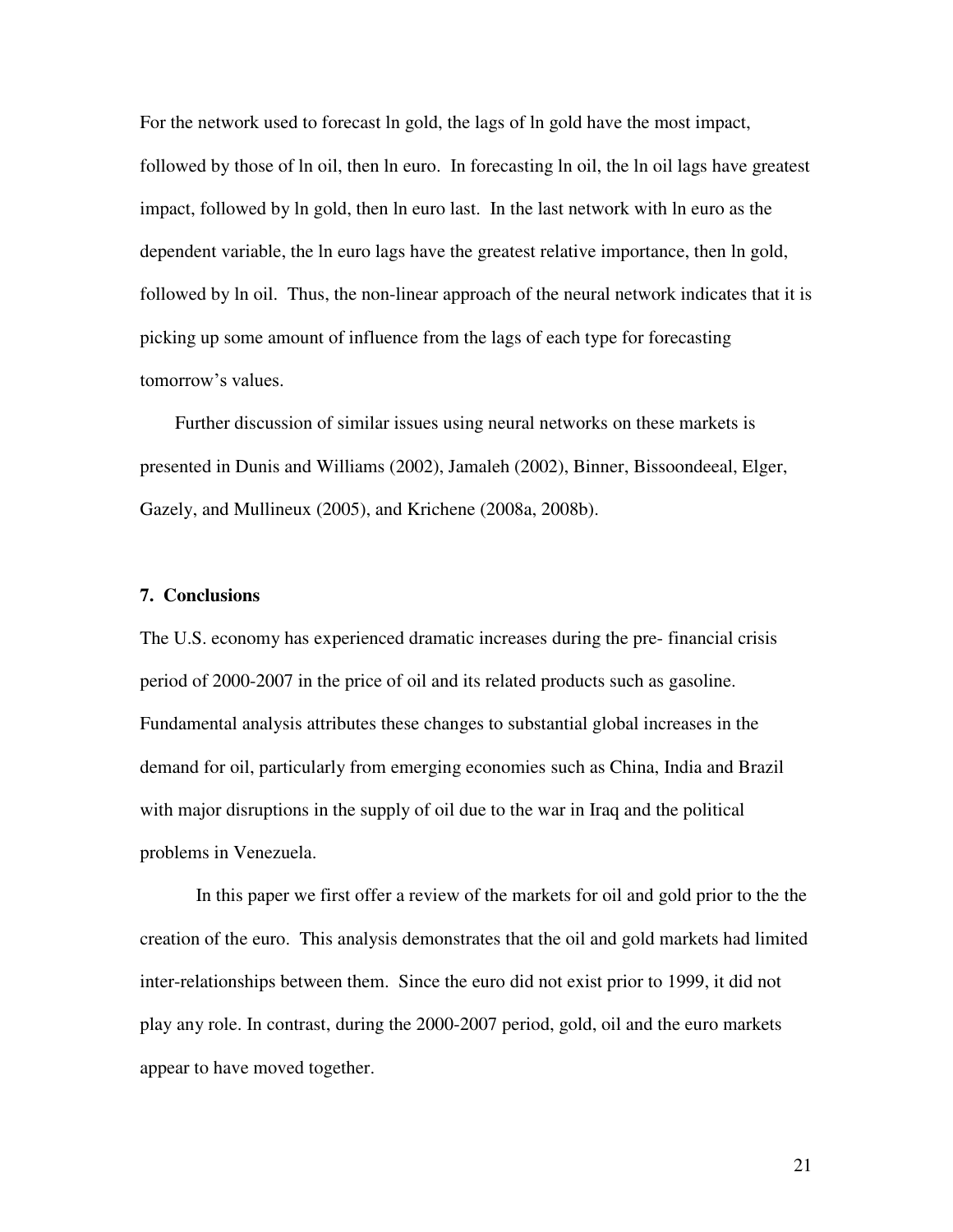To analyze inter-relationships among the price behavior of gold, oil and the euro, we formulate certain hypotheses: (1) these three markets follow standard random walk behaviors meaning that these markets are efficient with available information rapidly being incorporated in the daily prices; (2) these three markets are linked together; (3) oil increases contribute to inflationary expectations and may cause increases in the price of gold and increases in the price of the euro; (4) general inflationary expectations expressed by an increase in the price of gold or the price of the euro may also cause increases in the price of oil; finally (5) changes in the price of the euro influence the price of gold; this happens because the price of euro and the price of gold are both expressed in U.S. dollars.

 We use two methodologies to enrich the testing of these hypotheses. We perform various time series tests and neural network analysis. The time series analysis confirms that the first differences of the log prices are stationary. Since these three markets follow random walks we conclude that these markets are efficient. We do not find a relationship connecting all three markets. The Johansen test that these three markets are independent cannot be rejected. We also cannot find much in the form of causality. There is limited statistical evidence that gold is influenced by the euro.

The evidence from the time series methodology is enriched by the neural networks forecasting methodology that shows the prediction of oil prices using both the gold price and the euro as inputs with up to five lags in each variable as having a lower mean square error than the forecasts of either the price of gold or that of the euro. In other words, gold, the euro and their lagged values as well as oil lagged values predict very well the price of oil. The second finding from the neural network analysis shows that oil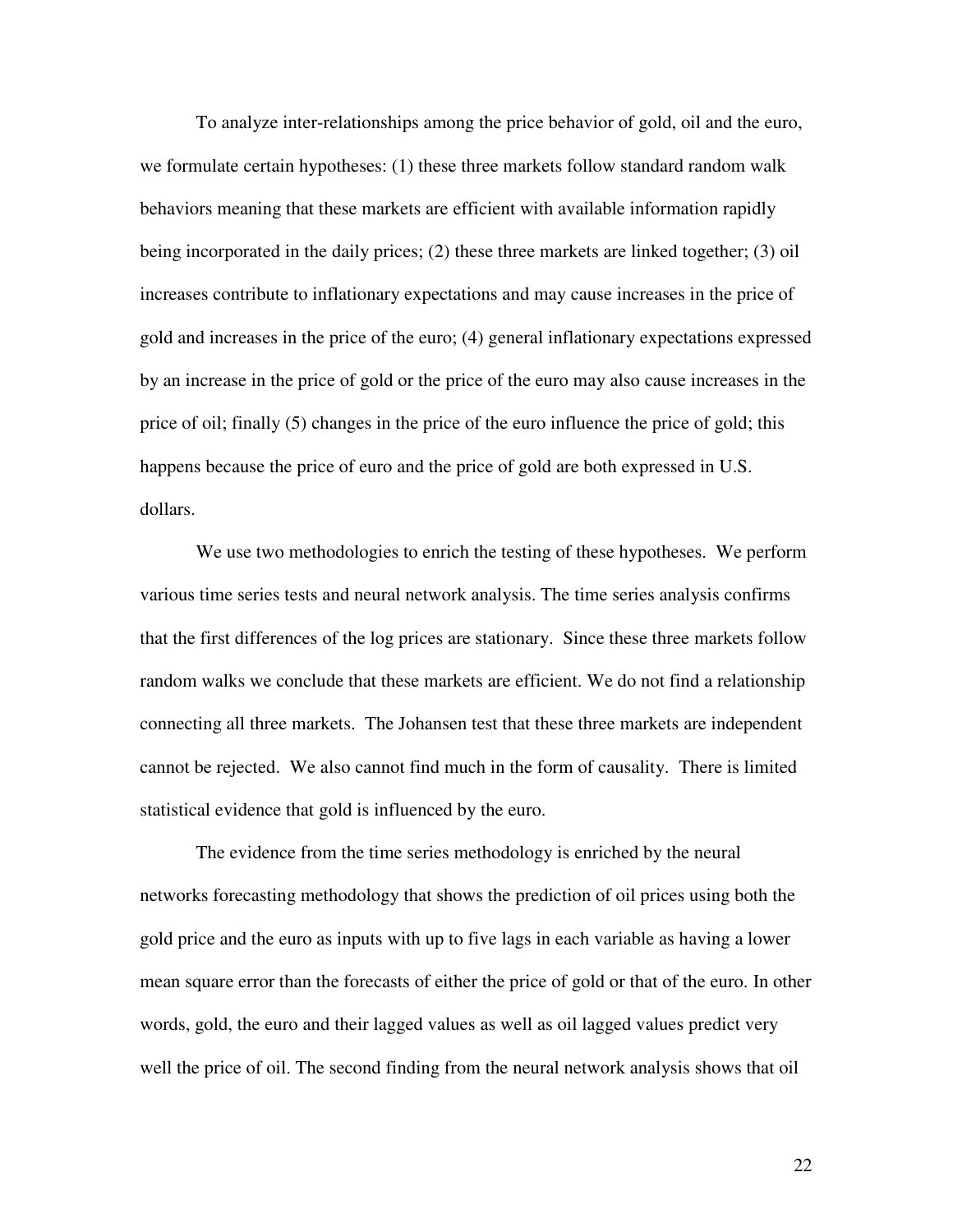and its lagged values are inputs in predicting both the values of the euro and gold. Thus we confirm the existence of feedback not found in time series analysis. The best predicting variable for the euro, in addition to lagged values of the euro is gold not found in the time series analysis.

 The overall conclusion is that oil, gold, and the euro are important global markets that challenge financial economists to articulate fundamental relationships among them. There are of course market conditions of supply and demand for each market but there are also common inflationary expectations that influence concurrently all three markets. Our analysis for the period 2000-2007 shows that the oil market is clearly influenced by both the euro and gold markets, in addition to its own fundamentals of supply and demand. Furthermore, movements in the price of oil influence both the price of gold and the euro. When the euro strengthens against the U.S. dollar, often the price of gold increases. However, there is sufficient evidence to indicate that no strong longrun equilibrium relationships exist among these variables and both methodologies indicate that each variable is driven primarily by its own lagged values.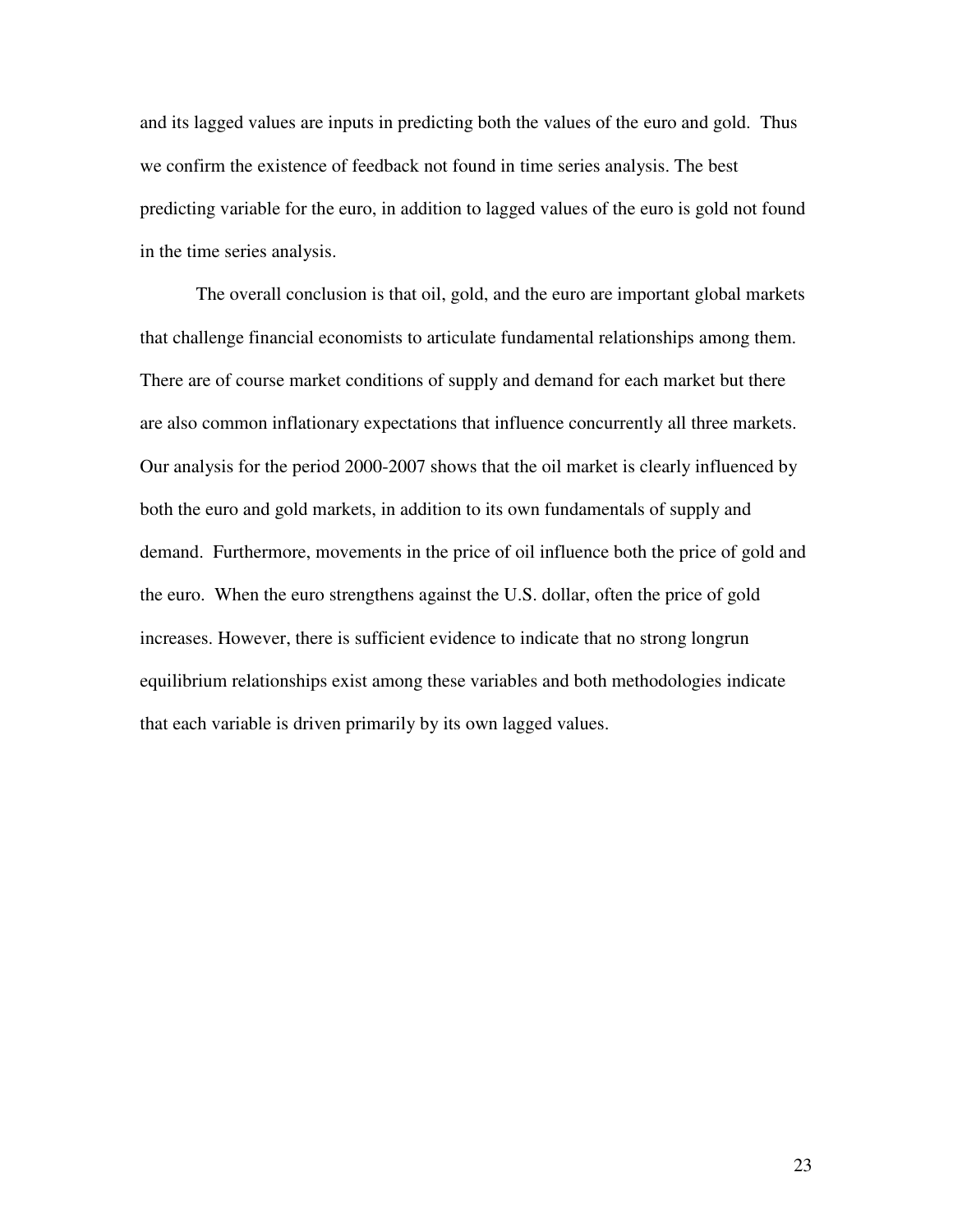## **Bibliography**

Aliber, Robert (1966) The Future of the dollar as an international currency New York: Frederick Praeger Publishers

Angeloni, Ignazio, Kashyap, Anil K., Mojon, Benoit and Terlizzese, Daniele (2003), Monetary transmission in the euro area: does the interest rate channel explain it all?" NBER Working Paper No. W9984, September.

Barro, Robert J. (1979), Money and the price level under the gold standard," *Economic Journal* 89:12-33.

Bernanke, Ben, Gertler, Mark, and Watson, Mark (1997), Systematic monetary policy and the effects of oil shocks *Brookings Papers on Economic Activity* 1:91-157.

Bhar, Ramaprasad and Malliaris, A.G. (1998), Volume and volatility in foreign currency futures markets *Review of Quantitative Finance and Accounting* 10:285-302.

Binner, Jane M., Bissoondeeal, Rakesh K., Elger, Thomas, Gazely, Alicia M. and Mullineux, Andrew W. (2005), "A comparison of linear forecasting models and neural networks: an application to Euro inflation and Euro Divisia," *Applied Economics*, vol. 37, pp. 665-680.

Blanchard, Olivier J. and Gali, Jordi (2007), "The Macroeconomic Effects of Oil Price Shocks: Why are the 2000s so Different from the 1970s?" MIT Department of Economics Working Paper No. 07-21, August 18.

Bordo, Michael D. (1981), "The Classical Gold Standard: Some Lessons for Today," *Federal Reserve Bank of St. Louis Review*, May, vol. 63, pp. 2-17.

Bordo, Michael D., and Kydland, Finn E. (1995), "The Gold Standard as a Monetary Rule," *Explorations in Economic History*, vol. 32, pp. 423-464.

Bordo, Michael D., Dittmar, Robert D. and Gavin, William T. (2007), "Gold, Fiat Money and Price Stability," Federal Reserve Bank of St. Louis Working Paper No. 2003-014D, May.

Bordo, Michael D. and James, Harold (2008), "A Long Term Perspective on the Euro," NBER Working Paper No. W13815, February.

Canjels, Eugene, Prakash-Canjels, Gauri, and Taylor, Alan M. (2004) "Measuring Market Integration: Foreign Exchange Arbitrage and the Gold Standard, 1979- 1913," *Review of Economics and Statistics*, vol. 86, pp. 868-882.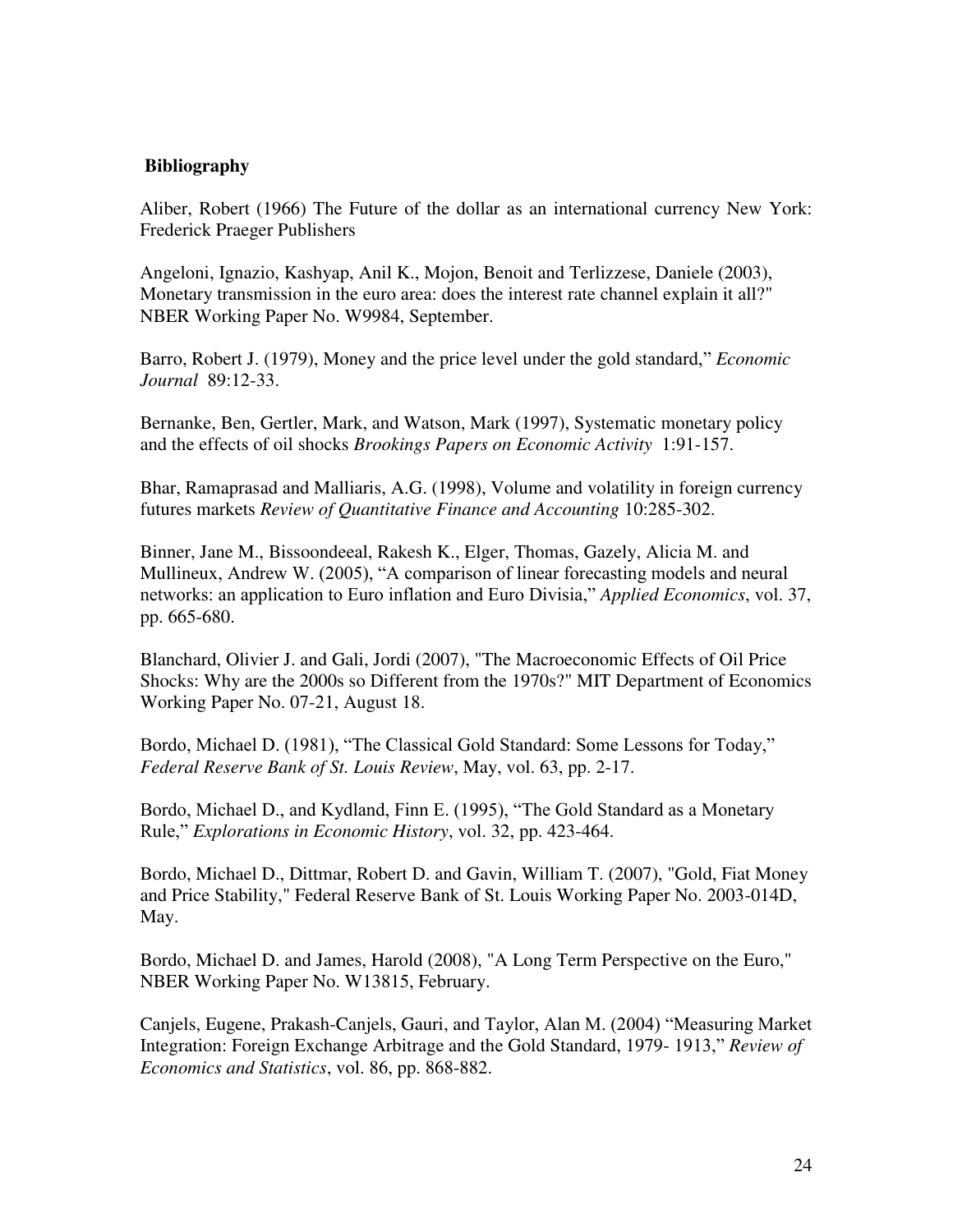Carpenter, C. (2004), "Gold May Rise as Dollar Falls, Oil Price Rallies, Survey Shows," *Bloomberg*, July 18, 2004.

Chinn, Menzie David and Frankel, Jeffrey A. (2008), "Why the Euro Will Rival the Dollar," *International Finance*, vol. 11, pp. 49-73.

Diba, Behzad and Grossman, Herschel I. (1984), "Rational Bubbles in the Price of Gold," NBER Working Paper Series, vol. w1300, March.

Dickey, D. A., and Fuller, W. A. (1979), "Distribution of the Estimators for Autoregressive Time Series with a Unit Root," *Journal of the American Statistical Association*, vol. 74, pp. 427-431.

Dunis, Christion, and Williams, Mark. (2002), "Modelling and Trading the EUR/USD Exchange Rate: Do Neural Network Models Perform Better?" *Derivatives Use, Trading & Regulation*, vol. 8, pp. 211-239.

Eichengreen, Barry (1992), "Golden Fetters: The Gold Standard and the Great Depression, 1919-1939," New York: Oxford University Press.

Eichengreen, Barry J. (2007), "The Breakup of the Euro Area," NBER Working Paper No. W13393, September.

Elekdag, Selim Ali, Lalonde, Rene, Laxton, Douglas, Muir, Dirk and Pesenti, Paolo A. (2008), "Oil Price Movements and the Global Economy: A Model-Based Assessment," NBER Working Paper No. W13792, February.

Enders, Walter (2010), *Applied Econometric Time Series,* Third Edition, John Wiley & Sons, Hoboken, New Jersey.

Engle, R. F., and Granger, C. W. J. (1987), "Cointegration and Error Correction Representation, Estimation and Testing," *Econometrica*, vol. 55, pp. 251-276.

Finn, Mary G. (2000), "Perfect Competition and the Effects of Energy Price Increases on Economic Activity," *Journal of Money Credit and Banking*, vol. 32, pp. 400-416.

Fujiki, Hiroshi (2003), "A Model of the Federal Reserve Act under the International Gold Standard System," *Journal of Monetary Economics*, vol. 50, pp. 1333-50.

Giannini, C., and Mosconi, R. (1992), "Non-Causality in Cointegrated Systems: Representation, Estimation and Testing," *Oxford Bulletin of Economics and Statistics*, vol. 54, pp. 399-417.

Goodfriend, Marvin (1988), "Central Banking under the Gold Standard," *Carnegie Rochester Conference Series on Public Policy*, Spring, vol. 29, pp. 85-124.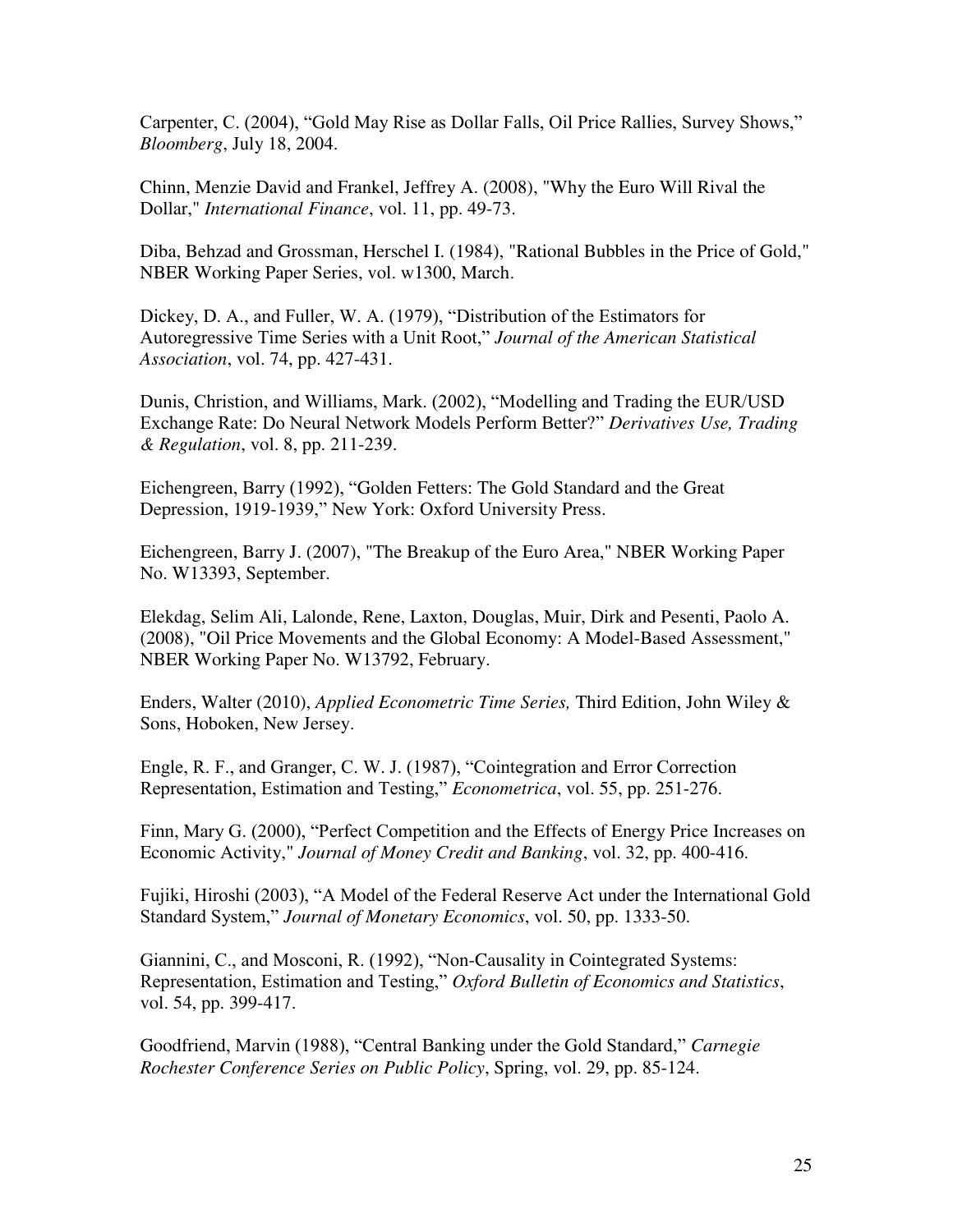Hamilton, James (1983), "Oil and the Macroeconomy Since World War II," *Journal of Political Economy*, April, pp. 228-248.

Hamilton, James (1996), "This is What Happened to the Oil Price Macroeconomy Relationship," *Journal of Monetary Economics*, October, vol. 38, pp. 215-220.

Hanke, S. (2008), "It's All the Fed's Fault," *Forbes,* 11.10.08.

Henning Steven L. and Shaw Wayne (2000) Future stock performance of oil and gas firms conditional on the imputed value of reserves Review of Quantitiative Finance and Accounting 15:127-135.

Herrera, Ana Maria and Pesavento, Elena (2007), "Oil Price Shocks, Systematic Monetary Policy, and the Great Moderation," Michigan State University, unpublished manuscript.

Hooker, Mark A. (1996), "What Happened to the Oil Price Macroeconomy Relationship?" *Journal of Monetary Economics*, vol. 38, pp. 195-213.

Hooker, Mark A. (2002), "Are Oil Shocks Inflationary? Asymmetric and Nonlinear Specifications versus Changes in Regime," *Journal of Money, Credit and Banking*, vol. 34, pp. 540-561.

Hsiao, C. (1981), "Autoregressive Modeling and Money Causality Detection", *Journal of Monetary Economics,* vol. 7, pp. 85-106

Hsiao, C., (1982), "Autoregressive Modeling and Causal Ordering of Econometric Variables", *Journal of Economic Dynamics and Control*, vol. 4, pp.243– 259.

Jamaleh, Asmara (2002), "Explaining and forecasting the euro/dollar exchange rate through a non-linear threshold model," *The European Journal of Finance*, vol. 8, pp. 422-448.

Johansen, S. (1991), "Estimation and Hypothesis Testing of Cointegrating Vectors in Gaussian Vector Autoregressive Models", *Econometrica*, vol. 59, pp. 1551-1580.

Johansen, S., (1995), *Likelihood Based Inference in Cointegrated Vector Autoregressive Models*, New York: Oxford University Press.

Lin, William and Chang-Wen Duan (2007) Oil convenience yields under demand/supply shock Review of Quantitative Finance and Accounting, 28:203-225.